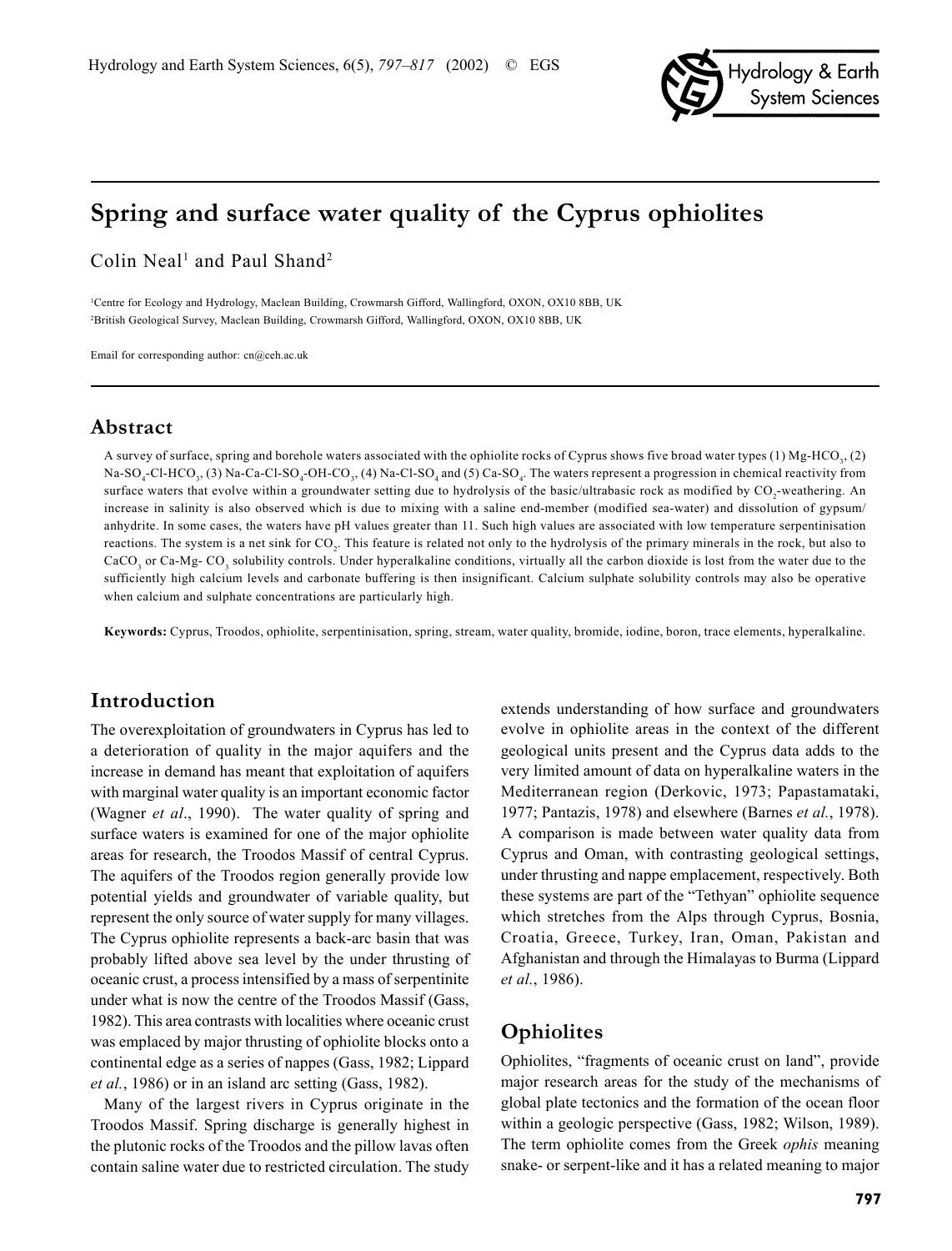water-rock alteration feature of ophiolites, the rock type 'serpentinite', and the key minerals associated with it, 'serpentine'; the serpentine minerals, antigorite and chrysotile. Ophiolite exposures on land provide a picture of 5 km or more of slices through the oceanic crust to the mantle and such exposures have been the focus of major research activity for the past forty or more years, helping to elucidate the mechanisms of ocean floor formation, deformation and hydrothermal activity.

Broadly, the ophiolite sequence from surface to depth comprises:

- Deep-sea iron and manganese rich sediments.
- Basaltic magma extruded onto the sea floor commonly forming characteristic structures known as 'pillow lavas'  $(\sim 1 \text{ km thick})$ .
- Vertical dyke swarms (sheeted dyke complex), the conduits for basaltic magma transfer from depth to the sea floor at oceanic ridges  $(\sim 2 \text{ km thick})$ .
- A layered sequence of gabbros and, at greater depth, peridotites (each about 1 km thick). These represent the products of geochemical fractionation of mantle-derived melts in a magma chamber, which provided the basalts of the sheeted dyke complex and the pillow lavas of the sea floor.
- The upper mantle of tectonised ultrabasic rocks such as hartzburgite, dunite and peridotite.

Within the igneous rocks of the ophiolite, there is a progressive change in mineralogical and chemical composition. Near the surface, the basaltic lavas are classed as 'basic'. They have a composition typically around 49%  $\rm SiO_{2}$ , 16%  $\rm Al_{2}O_{3}$ , 11%  $\rm Fe_{2}O_{3}$ +FeO, 7% MgO and 10% CaO and the mineralogy is dominated by plagioclase feldspar, pyroxene and olivine. At depth, the upper mantle rocks are classed as ultrabasic. The upper mantle is much more magnesium rich and aluminium depleted (about  $43\%$  SiO<sub>2</sub>, 5%  $\text{Al}_2\text{O}_3$ , 13% Fe<sub>2</sub>O<sub>3</sub>+FeO, 23% MgO and 11% CaO) and the mineralogy is dominated by pyroxene and olivine with little or no feldspar.

Ophiolites have often been modified due to reactions involving hydrothermal activity during circulation of seawater through the newly formed hot oceanic crust and during subsequent tectonic displacement. This hydrothermal activity typically leads to the mobilization of transition metals and sulphur. During ascent to the ocean floor, the transition metal- and sulphur-laden waters deposit massive sulphide ores within the upper parts of the ophiolite, while at the ocean floor, precipitation of the iron and manganese rich sediments occurs in features such as 'black smokers' (Wilson, 1989). In addition, parts of the ultrabasic rocks become hydrated and this leads to the formation of lower density serpentinised areas that enhances uplift.

Secondary mineralisation can affect the whole of the ophiolite sequence. This mineralisation occurs during ocean floor evolution, during obduction and at the surface of the Earth. Thus, for example, the serpentinisation process, which can completely alter the ultrabasic rocks, takes place over a range of temperatures from several hundred degrees to those encountered at the Earth's surface (Barnes and O'Neil, 1971; Barnes *et al.*, 1967, 1972, 1978; Wenner and Taylor, 1971, 1973). Indeed, the low temperature serpentinisation reactions can produce spring waters of a remarkable hyperalkaline character. These hyperalkaline waters are calcium hydroxide bearing with a typical pH range of 10 to 12 (Barnes *et al.*, 1978; Neal and Stanger, 1984, 1985; Stanger, 1986). Indeed, precipitates of magnesium and calcium hydroxides can be found within hyperalkaline spring chambers (Neal and Stanger, 1984). In addition, they can also be highly reducing. For example, the waters can be sulphide bearing and they can discharge hydrogen gas (Neal and Stanger, 1985).

## **Location**

Cyprus lies in the north-eastern corner of the Mediterranean Sea, about 75 km south of Turkey and about 100 km west of Syria; Egypt is about 400 km to the south. The island of Cyprus is about 100 km north–south by 230 km east–west (Fig. 1). Topographically and geologically, Cyprus can be divided into three regions (Gass and Masson-Smith, 1963):

- 1. The Kyrenia Range. This is a long narrow range to the north and north-east of the island with width typically 5 km and altitude up to about 910 m above sea level. It parallels and hugs the northern coast in an east-west direction from Morphu Bay to Cape Andréas. It comprises thrust slices of Permian to Cretaceous limestone flanked by flysch deposits of Oligocene to Middle Miocene age.
- 2. The Troodos Massif. This area comprises a large proportion of the mid- to south- eastern side of the island, a flattened oval, elongate in an east-west plane. The range is between 25 and 35 km wide with, at Mount Olympus, a maximum height of about 1940 m above sea level. It comprises a full ophiolite sequence forming a 'dome like' structure, the deeper ultrabasic core cropping out in the centre of the massif. The ophiolite suite is highly altered (details of the geology are provided by Wilson and Ingram, 1984). Partly surrounding the ophiolite massif are foothills of Cretaceous to Miocene age chalks.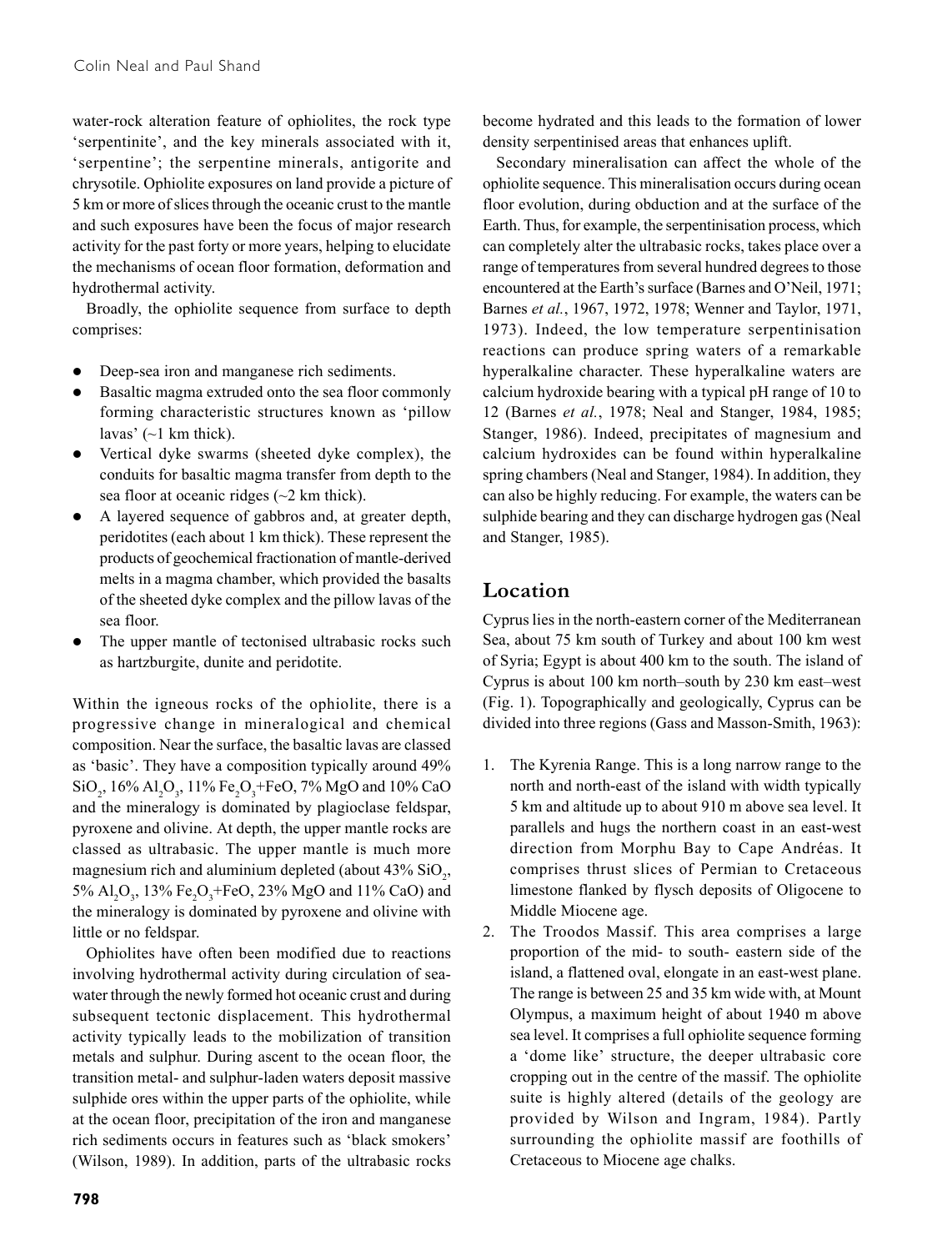

Fig. 1. *Map of Cyprus outlining the ophiolite area and the sites sampled.*

3. The Mesaoria Plain. This plain extends east-west between the Kyrenia and Troodos ranges and is composed of Pliocene, Pleistocene and recent sediments. The elevation is typically less than 300 m a.s.l.

The climate is typical Mediterranean with summers that are hot and dry (July/August, 20 to 36°C) and a cool rainy season that extends from October to March (6 to 18°C). The climate varies across the island in relation to the relief. Thus, for example, the annual rainfall is about 500 mm for the Kyrenia Range, between 1000 mm (at higher altitudes) and 500 mm (at lower altitudes) for the Troodos and 350 mm for the Mesaoria Plain. There is also a strong temperature gradient with altitude and, during the winter, there may be snow cover on the higher parts of the Troodos. Population density is relatively low outside the main towns of the coastal plain and the capital (Nicosia), at around 40 people per square kilometre. Approximately 17% of the land is under cultivation (potatoes, grapes, citrus fruits, olives, etc.) and light industry is becoming of increasing importance in the lowland areas. The mining of copper, asbestos, iron pyrite and chromite in the Troodos is of declining importance. For the mountainous areas, the soils tend to be peaty but shallow and stony soils on the slopes and forested areas are common (pine, cypress and cedar).

# **Sampling, chemical analysis and thermodynamic treatment**

Streams, springs and borehole waters were sampled from 21 sites within the Troodos ophiolite area in mid-May 1985. These sites represent the major waters of the area as assessed previously by the Geological Survey of Cyprus (Pantazis, 1978). The sites were chosen and samplings undertaken with the help of Evangelos Makredes of the Geological Survey of Cyprus and advice from some of his colleagues. The sample locations are shown in Fig. 1 and site comments are provided in Table 1. In the field, samples were filtered through 0.45 µM membrane filters and then stored for chemical analysis in glass and polypropylene bottles depending upon the type of analysis. pH was determined electrochemically in the field, using a combination electrode, at the time of sample collection, with minimum contact of the water sample with the atmosphere (to avoid equilibration with atmospheric carbon dioxide). On immediate return from the field, alkalinity was determined by acidimetric titration to a pH of about 4.0 and was calculated using the method of Neal (1988); reduced sulphur was also determined using an ion selective electrode. In the case of alkalinity and reduced sulphur, the samples collected were stored in filled bottles and the analyses were undertaken rapidly: in the former case, this ensured minimal equilibration with atmospheric carbon dioxide; in the latter case, it minimised both hydrogen sulphide degassing and atmospheric oxygen contamination.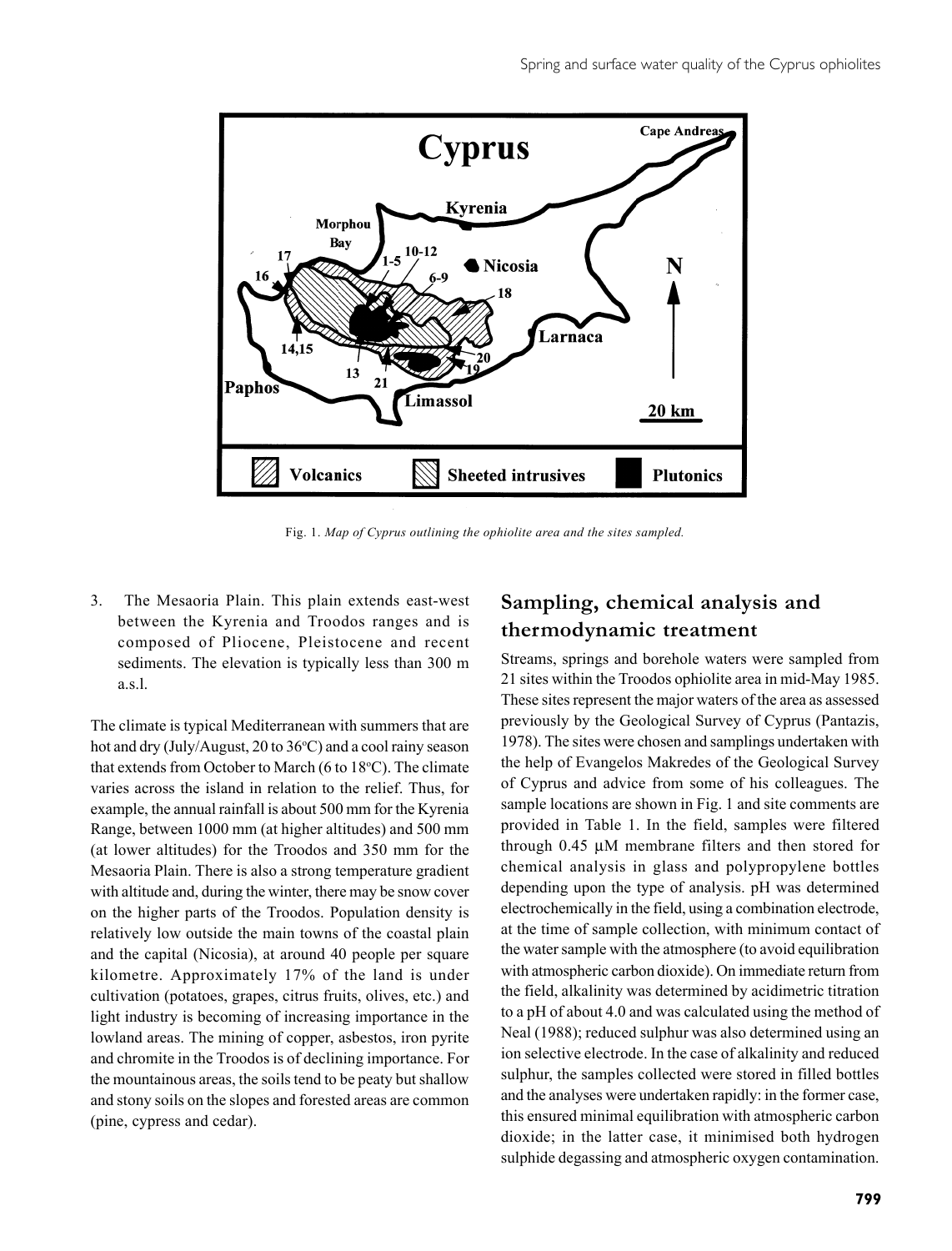| Table 1. Site comments |  |
|------------------------|--|
|------------------------|--|

| <b>Site</b> |                             | Comment                                                                                     |
|-------------|-----------------------------|---------------------------------------------------------------------------------------------|
| 1           | Kalopanayiotis (Stomachiko) | Spring1 from metal pipes                                                                    |
| 2           | Thioucho A                  | Spring 2                                                                                    |
| 3           | Thioucho B                  | Spring 3 metal pipes                                                                        |
| 4           | Psamiako (metal pipes)      | Spring 4 metal pipes                                                                        |
| 5           | Kalopanayiotis              | Water from small seepage in gabbro                                                          |
| 6           | Chrysoursi spring           | Spring in serpentinite: highly smashed serpentine next to gabbro                            |
| 7           | Ali Tsiaousis               | Stream near asbestos mine: completely serpentinised rock.                                   |
| 8           | Asbestos mine               | Spring water, Amiadon Dam, completely serpentinised rock.                                   |
| 9           | Asbestos mine               | Stream water                                                                                |
|             | 10 Kannouris                | Water leaving chromite mine dunite and hartzburgite.                                        |
|             | 11 Kannouris                | Stream draining hartzburgite                                                                |
|             | 12 Kannouris                | Stream draining serpentinite/hartzburgite                                                   |
|             | 13 Hardji spring            | Spring                                                                                      |
|             | 14 Sarama cold spring       | Spring in serpentinised olivine gabbro: Mamonia complex                                     |
|             | 15 Sarama hot spring        | Spring in Mamonia complex                                                                   |
|             | 16 Argaka                   | Artesian borehole in diabase                                                                |
|             | 17 Axia Varvara spring      | Spring in diabase along fault                                                               |
|             | 18 Ziziros                  | Mixture of springs of low and high chloride content: salt deposits<br>and gas. Pillow lavas |
|             | 19 Parsata                  | Spring in pillow lavas                                                                      |
|             | 20 Layia                    | Artesian borehole in pillow lavas                                                           |
|             | 21 Ayaimamas borehole       | Artesian borehole in highly weathered ultrabasic lavas                                      |

Samples were returned to the UK for further chemical analysis (Neal *et al.*, 1992 for information on analytical methodologies). This analysis comprised colorimetric methods for the major anions, bromide and total iodine (mainly iodide plus iodate). Analysis of the major cations, the trace metals and boron was undertaken by inductively coupled plasma optical emission spectroscopy. In the case of the metals, samples were stored in polypropylene bottles cleaned by pre-washing in 5% v/v analar grade hydrochloric acid followed by high purity water and the samples were preserved in 1% v/v high purity, aristar grade, nitric acid. For the anion determinations, samples were stored in high purity water-cleaned glass bottles prior to analysis.

For the analysis of the data, carbon dioxide partial pressures and mineral saturation levels were determined using the following methods and rationale.

*Dissolved carbon dioxide*. The level of carbon dioxide in surface and groundwater is linked to several key factors:

1. The supplies of atmospheric- and biologically-derived sources of carbon dioxide to the groundwater area and the stream channel.

- 2. Weathering processes within the soil and groundwater, which affect the pH levels and the distribution of hydroxyl ions and dissolved inorganic carbon species  $(CO_2^0, HCO_3^{-1}$  and  $CO_3^{-2}$ ).
- 3. The input of carbon dioxide enriched water from groundwater and soil water sources to the stream.
- 4. Photosynthesis during the day from plants: this reduces dissolved carbon dioxide levels within streams.
- 5. Respiration by plants during the night and microbial breakdown of organic matter during the day and night; this increases carbon dioxide levels in streams.
- 6. Gaseous transfer of carbon dioxide between the water body and the atmosphere; this can increase or decrease the dissolved carbon dioxide levels dependent upon the degree of carbon dioxide saturation in the water.
- 7. External inputs of  $CO<sub>2</sub>$  from depth related to metamorphic reactions or mantle degassing (Shand *et al*., 1995).

The level of carbon dioxide saturation thus provides a clue to the importance of each of these processes. The degree of carbon dioxide saturation  $(EpCO<sub>2</sub>)$  has been measured according to a thermodynamically based method developed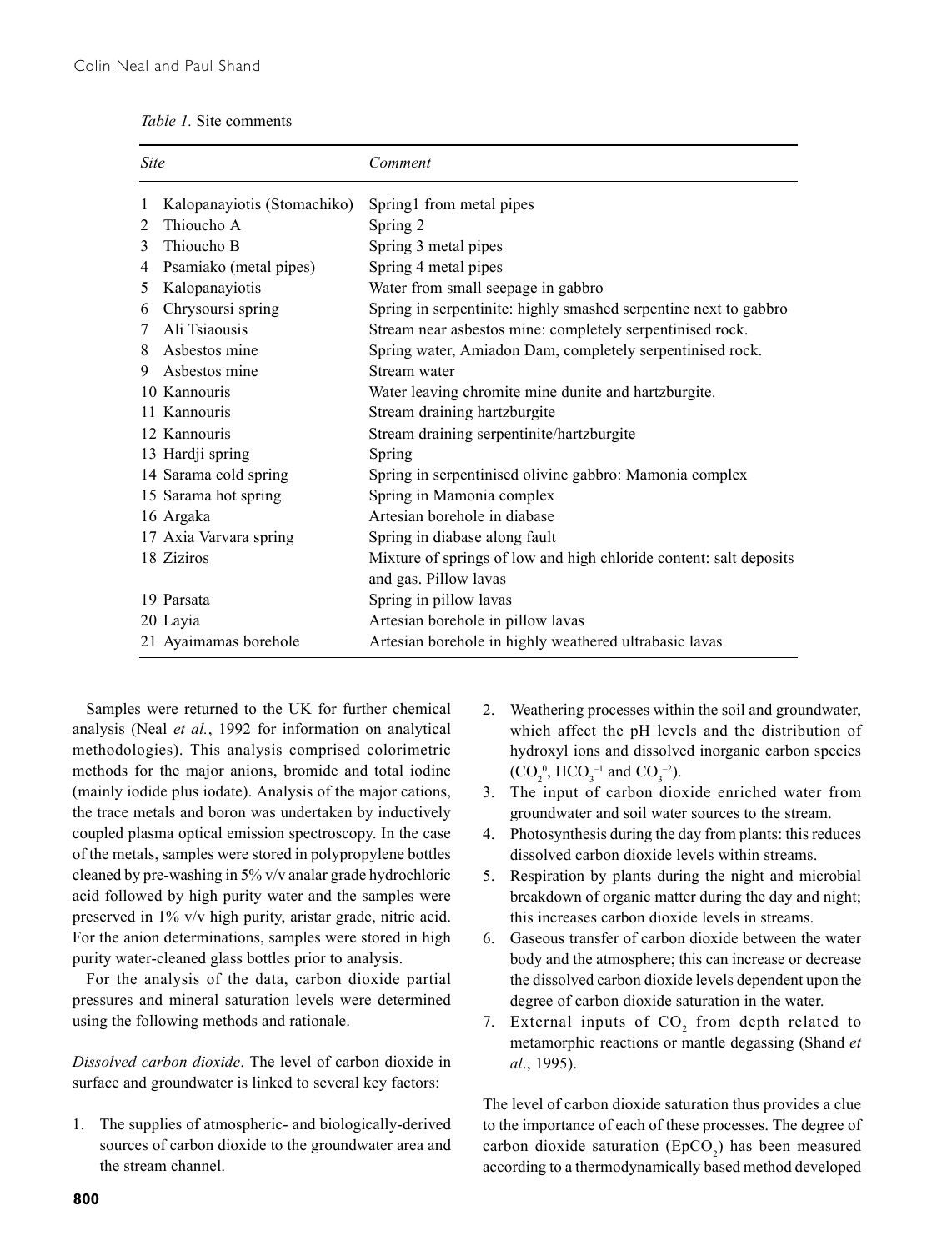by Neal *et al.* (1998a) using pH, calcium and alkalinity data to allow for bicarbonate, carbonate, calcium-carbonate and calcium-bicarbonate species as well as hydroxyl.  $EpCO<sub>2</sub>$  is defined as the dissolved carbon dioxide concentration in a water sample divided by the dissolved carbon dioxide concentration in pure water in equilibrium with the atmosphere at the same temperature and pressure (Neal *et*  $al.$ , 1998a). Thus, values of  $EpCO<sub>2</sub>$  of 0.1, 1 and 10 represent a tenth saturation, equilibrium (i.e. saturation), and ten times saturation with respect to atmospheric concentrations, respectively.

*Mineral saturation levels*. The potential for solubility controls to be operative is assessed here by examining the degree of saturation as calculated in terms of a saturation index. For example, one potential control on calcium levels in the ophiolites is calcium carbonate solubility. For equilibrium with respect to this phase, the activity product for calcium and carbonate ions  $({Ca<sup>2+</sup>} * {CO<sub>3</sub><sup>2-</sup>})$  is a constant at any given temperature and pressure: the '{}' brackets represent activity rather than concentration. This activity product is defined by an equilibrium constant  $K_{C_2CO_3}$ that varies as a function of temperature, pressure and ionic strength. Several different forms of calcium carbonate occur in nature and each has a separate thermodynamic solubility constant  $(K<sub>CaCO3</sub>)$ , the values of which are well established in the literature. The saturation index is provided in logarithmic form, and, in the case of calcium carbonate,  $SI<sub>CaCO3</sub>$ , is defined by

 $SI_{CaCO3} = log_{10}(\{Ca^{2+}\}\times\{CO_3^{2-}\}) - log_{10}(K_{CaCO3}).$ 

For this expression, a  $SI<sub>CaCO3</sub>$  value of zero corresponds to saturation, while values of  $+1$  and  $-1$  correspond to ten times and one-tenth saturation respectively. For other mineral components, the same approach is used although the activity product will differ in form according to the specific reaction. For example, for magnesium hydroxide, which usually precipitates as microcrystalline brucite in hyperalkaline waters, the activity coefficient is defined from the equation

$$
Mg(OH)_{2} <{} > Mg^{2+} + 2(OH^{-})
$$
\nby  $\{Mg^{2+}\}*\{OH^{-}\}^2$  where

\n
$$
SI_{micro\ crystalline bncite} = \log_{10}(\{Mg^{2+}\}*\{OH^{-}\}^2) - \log_{10}(K_{micro\ crystalline bncite}).
$$

For this study, the PHREEQC thermodynamic model was used to calculate the saturation indices (Parkhurst, 1995).

Occasionally, the saturation indices could not be assessed directly because some of the determinands used for the calculation had values less than the lowest quotable value. In such cases, saturation indices have been calculated using values set at half of the lowest quotable value to compare with the information where the lowest quotable value is not an issue. The data are presented in tabular form in a later section. For the cases where lowest quotable values are an issue, the information is provided in the tables in italics and is explained in the table headings. The lowest quotable value is twice the detection limit. Since the only determinands of concern in this regard are aluminium and magnesium, which, in essence, have terms in the numerator of the saturation equations, then the estimates represent an upper bound to the degree of saturation.

## **Results**

The findings are described by a progressive analysis of the data involving four aspects. Firstly, the general water quality variations are discussed within a typology setting of waters with distinct hydrogeochemical character. Secondly, the variation in carbon dioxide saturation is examined to assess the extent of carbon dioxide equilibrium with the atmosphere and inorganic carbon attenuation within the rock. Thirdly, the inter-relationships between the various determinands are presented to provide key information on how the water quality varies from surface-runoff to spring-water supplies and to determine within-rock hydrogeochemical signatures. Fourthly, the degree to which the waters are saturated with respect to particular mineral phases is assessed to examine the potential for solution or precipitation of key mineral components within the system. These aspects are considered separately below.

#### GENERAL WATER QUALITY VARIATIONS

The waters collected from the ophiolite areas (Table 1) comprise a wide range of water qualities (Table 2). All the waters are moderate- to hyper- alkaline (pH from 7.9 to 11.6), of moderate to high alkalinity (813 to 9433  $\mu$ Eq l<sup>-1</sup>) and the temperatures are around 22°C. The waters exhibit a wide range in major cation, major anion and trace element concentrations. Broadly, they fit into five Types with some sub-groupings and are displayed on a PIPER diagram (Fig. 2). The water types are as follows.

#### *Magnesium bicarbonate: Type 1*

Dilute waters with respect to sodium, chloride, calcium and sulphate represent this type. The main cation is magnesium and the main anion bicarbonate: their concentrations are at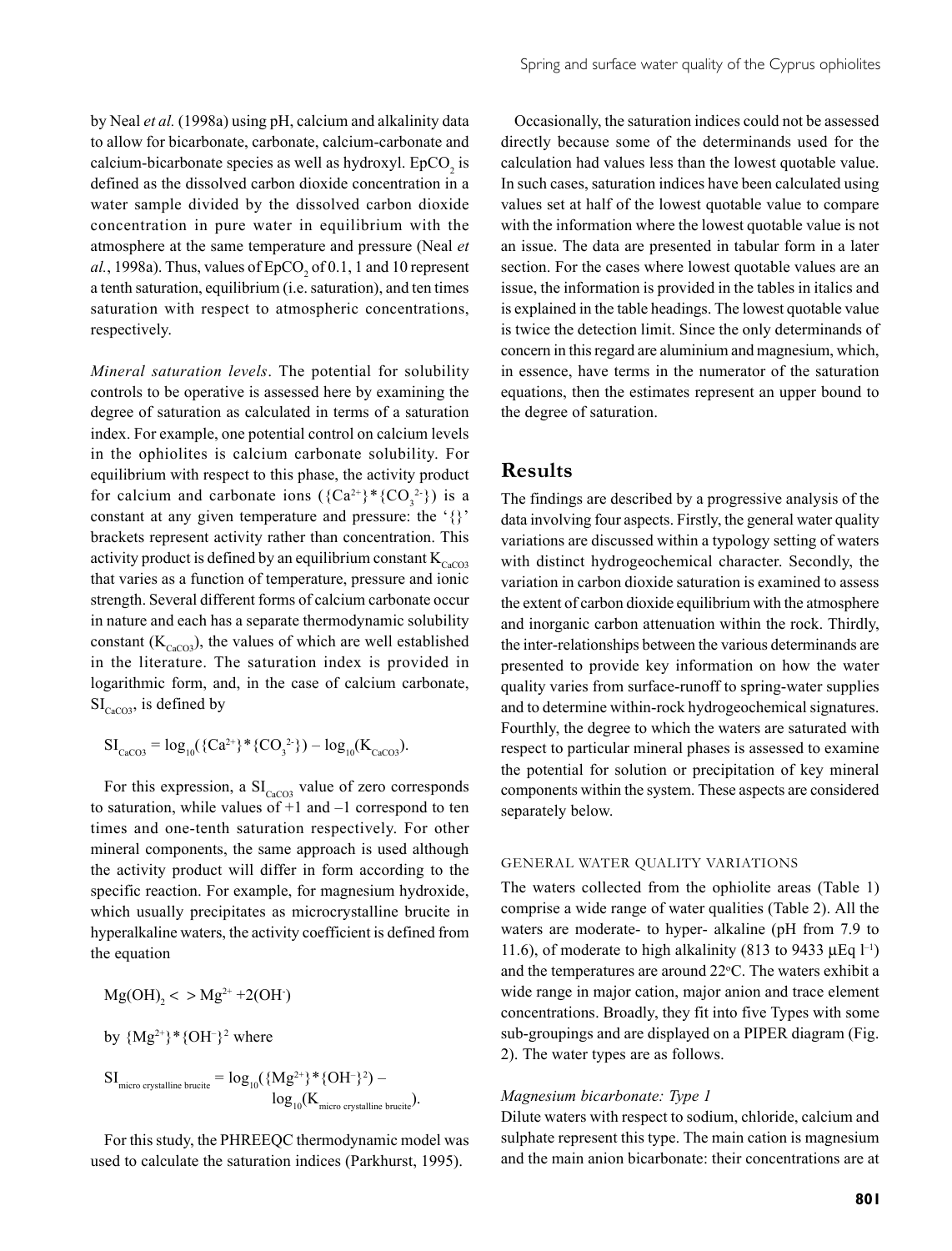| ted with the ophiolitic areas. Trace elements less than 1µg/l: Cd, Co, Cu, La, Mn, Mo, Ni, Pb, Sc, V, Y, Zn, Zr.<br>nan ar<br>.<br>و                                                             |
|--------------------------------------------------------------------------------------------------------------------------------------------------------------------------------------------------|
| $(mg-SO4/l)$ , alkalinity ( $\mu$ Eq <sup>(1</sup> ) and pH (dimensionless). At the bottom of the table, an analysis from our laboratories<br>Bosnia. "Bos". (cf Derkovic, 1973) for comparison. |

|                          |                                      | is also presented for a hyperalkaline spring water in Bo |            |                         |           |                          |                 |                        |                              |                  | Concentrations are on an elemental basis except SO <sub>4</sub> (mg-SO <sub>4</sub> /l), alkalinity ( $\mu$ Eq/l) and pH (dimensionless). At the bottom of the table, an analysis from our laboratories<br>Table 2. The water quality of Cyprus waters associated with the ophiolitic areas. Trace elements less than 1µg/i: Cd, Co, Cu, La, Mn, Mo, Ni, Pb, Sc, V, Y, Zn, Zr.<br>snia, "Bos", (cf Derkovic, 1973) for comparison |                             |                     |                 |                              |                   |                 |                         |                |                                 |
|--------------------------|--------------------------------------|----------------------------------------------------------|------------|-------------------------|-----------|--------------------------|-----------------|------------------------|------------------------------|------------------|-----------------------------------------------------------------------------------------------------------------------------------------------------------------------------------------------------------------------------------------------------------------------------------------------------------------------------------------------------------------------------------------------------------------------------------|-----------------------------|---------------------|-----------------|------------------------------|-------------------|-----------------|-------------------------|----------------|---------------------------------|
| Site                     | mg/l<br>$\overline{Na}$              | mg/l<br>K                                                | mg/l<br>Ca | mg/l<br>Mg              | mgil<br>J | mg/l<br>$SO_{_{\cal 4}}$ | $mg/l$<br>$S^2$ | mg/l<br>$\ddot{\rm s}$ | $\mu Eq/l$<br>$\cal A\cal B$ | ÞЧ               | $EpCO_{_{\rm 2}}$<br>Atmos                                                                                                                                                                                                                                                                                                                                                                                                        | $\mu$ g/l<br>$\overline{H}$ | $\mu$ g/l<br>Ba     | $\mu$ g/l<br>B  | $\mu$ g/l<br>$\mathfrak{B}r$ | $\mu$ g/l<br>Ć    | $\mu$ g/l       | $\mu$ g/l<br>$\ddot{L}$ | $\mu$ g/l<br>S | $\mu$ g/l<br>$Fe$               |
| $\overline{\phantom{0}}$ | TYPE 1A: Mg-HCO<br>3.29              | 0.19                                                     | 3.45       | 55.3                    |           | 2.17                     |                 |                        | 6050                         | 8.5              | 4.05                                                                                                                                                                                                                                                                                                                                                                                                                              | $\Im$                       |                     | $\frac{1}{4}$   |                              |                   |                 | $\circ$                 | $\equiv$       | 50                              |
| $\equiv$                 | 4.06                                 | 0.18                                                     | 4.42       | 72.6                    | $\infty$  | 2.46                     | $\circ$         | $\frac{14.0}{19.5}$    | 5378                         | 7.9              | 13.06                                                                                                                                                                                                                                                                                                                                                                                                                             | $\heartsuit$                | $\sim$ $\sim$       | $\overline{31}$ | 22 23                        | $\sim$ $\sqrt{ }$ | m N N           | $\circ$                 | $15$ $2$       | $<0.5$                          |
| $\overline{12}$          | 4.73                                 | 0.24                                                     | 3.30       | 112.0                   | $\circ$   | 3.06                     | $\circ$         |                        | 9433                         | 8.6              | 4.38                                                                                                                                                                                                                                                                                                                                                                                                                              | $\sqrt{2}$                  |                     | $\overline{19}$ |                              | $\overline{\vee}$ |                 |                         |                | $\leq 0.5$                      |
|                          |                                      | TYPE 1B: Mg-HCO <sub>3</sub> with CR                     |            |                         |           |                          |                 |                        |                              |                  |                                                                                                                                                                                                                                                                                                                                                                                                                                   |                             |                     |                 |                              |                   |                 |                         |                |                                 |
| $\sigma$ $\sim$          | 4.68                                 | 0.30                                                     | 1.99       | 70.7                    | $\sigma$  | 3.64                     | $\circ$         | $\frac{1.15}{0.30}$    | 5698                         |                  | 0.89                                                                                                                                                                                                                                                                                                                                                                                                                              |                             |                     |                 | $30\,$                       |                   |                 |                         |                |                                 |
|                          | 4.40                                 | 0.24                                                     | 1.47       | 65.1                    | $\infty$  | 2.71                     | $\circ$         |                        | 5263                         | $-844$<br>$-844$ | 0.10                                                                                                                                                                                                                                                                                                                                                                                                                              | 7000                        | $\sim$              | 3340            | 327                          | 2821              | ww40            | $\circ\circ\circ\circ$  |                | $\frac{5}{9}$ a a $\frac{5}{9}$ |
| $\infty$                 | 3.96                                 | 0.21                                                     | 5.10       | 59.7                    | $\infty$  | 2.08                     | $\circ$         | 12.5                   | 5111                         |                  | 4.34                                                                                                                                                                                                                                                                                                                                                                                                                              |                             |                     |                 |                              |                   |                 |                         |                |                                 |
|                          | 5.16                                 | 0.23                                                     | 3.99       | 67.9                    |           | 2.89                     | $\circ$         | 53                     | 5656                         |                  | 3.88                                                                                                                                                                                                                                                                                                                                                                                                                              |                             | 4                   |                 |                              |                   |                 |                         |                |                                 |
|                          |                                      | TYPE 1c: Mg-HCO, WITH NA-CL                              |            |                         |           |                          |                 |                        |                              |                  |                                                                                                                                                                                                                                                                                                                                                                                                                                   |                             |                     |                 |                              |                   |                 |                         |                |                                 |
| $\sim$                   | 52.0                                 | 1.47                                                     | 41.1       | 31.3                    | 45        | 45.9                     | $\circ$         | 14.0                   | 4578                         | 8.7              | 1.67                                                                                                                                                                                                                                                                                                                                                                                                                              | $\overline{5}$              |                     | 85              | 105                          | $\overline{\vee}$ | $\frac{2}{5}$   | $\frac{6}{9}$           | 36             | 5                               |
| $\overline{13}$          | 12.0                                 | 0.89                                                     | 37.5       | 45.0                    | 28        | 14.8                     |                 | 5.5                    | 4506                         | 9.5              | 0.21                                                                                                                                                                                                                                                                                                                                                                                                                              | $\sqrt{5}$                  | &0.5                | $\overline{15}$ | $\mathcal{L}$                | $\overline{37}$   |                 |                         | 108            | $\leqslant 0.5$                 |
|                          |                                      | TYPE $2A$ : Na-CI-HCO <sub>3</sub>                       |            |                         |           |                          |                 |                        |                              |                  |                                                                                                                                                                                                                                                                                                                                                                                                                                   |                             |                     |                 |                              |                   |                 |                         |                |                                 |
|                          | 173                                  | 5.34                                                     | 0.92       | 0.2                     | 170       | 23.5                     |                 | 12.0                   | 3259                         | 9.7              | 0.09                                                                                                                                                                                                                                                                                                                                                                                                                              | $\overline{17}$             | $<0.5$              | 529             | 440                          | $\overline{\vee}$ | 107             | 113                     |                | 4                               |
| $\frac{1}{2}$            | 178                                  | 5.41                                                     | 0.95       | $\overline{\textbf{c}}$ | 170       | 22.0                     | $\sim$          | 12.5                   | 5383                         | 6.6              | 0.16                                                                                                                                                                                                                                                                                                                                                                                                                              | $\overline{15}$             | $<0.5$              | 538             | 460                          | $\overline{\vee}$ | 105             | 114                     | ココフ            | $\lesssim 0.5$                  |
|                          | 146                                  | 0.24                                                     | 1.88       | $\overline{0}$ .        | 140       | 29.8                     |                 | 10.5                   | 2475                         | 9.5              | 0.13                                                                                                                                                                                                                                                                                                                                                                                                                              | $\sqrt{2}$                  | &0.5                | 580             | 380                          | $\triangledown$   | 63              | $\circ$                 |                | 50                              |
|                          | $\operatorname{Type2B:\ Na-SO_4-CL}$ |                                                          |            |                         |           |                          |                 |                        |                              |                  |                                                                                                                                                                                                                                                                                                                                                                                                                                   |                             |                     |                 |                              |                   |                 |                         |                |                                 |
| $\overline{15}$          | 137                                  | 0.39                                                     | 49.6       | 0.0                     | 116       | 249                      |                 | 14.0                   | 813                          | 9.9              | 0.01                                                                                                                                                                                                                                                                                                                                                                                                                              | $\sqrt{2}$                  | $<0.5$              | 1032            | 410                          | $\overline{\vee}$ | $\overline{31}$ | $\circ$                 |                | $\leq 0.5$                      |
| $\overline{4}$           | 142                                  | 7.19                                                     | 47.9       | 0.2                     | 116       | 249                      |                 | 14.0                   | 835                          | $9.6$<br>9.6     | 0.03                                                                                                                                                                                                                                                                                                                                                                                                                              | 53                          | $\overline{c}$      | 1023            | 400                          | $\overline{\vee}$ | 25              | $\circ$ $\circ$         | $27$ $8$ $41$  | $\infty$ 4                      |
| $\overline{17}$          | 173                                  | 0.78                                                     | 43.9       | $\overline{0}$          | 130       | 273                      |                 | $11.0$                 | 537                          |                  | 0.02                                                                                                                                                                                                                                                                                                                                                                                                                              |                             | &0.5                | 173             | 430                          | $\triangledown$   |                 |                         |                |                                 |
|                          |                                      | TYPE $3$ A: Na-Cl-SO <sub>4</sub> -OH-CO <sub>3</sub>    |            |                         |           |                          |                 |                        |                              |                  |                                                                                                                                                                                                                                                                                                                                                                                                                                   |                             |                     |                 |                              |                   |                 |                         |                |                                 |
| $\omega$ 4               | 385                                  | 14.9                                                     | 0.81       | $\overline{0}$ :        | 420       | 393                      |                 | 24.5<br>24.5           | 5856                         | 11.6             | 0.00                                                                                                                                                                                                                                                                                                                                                                                                                              | 279<br>275                  | $<0.5$              | 1108            | 1050                         | $\overline{\vee}$ | 275             | 1083                    |                | $rac{1}{5}$                     |
|                          | 385                                  | 15.3                                                     | 0.79       | 0.6                     | 420       | 109                      |                 |                        | 6063                         | 11.4             | 0.00                                                                                                                                                                                                                                                                                                                                                                                                                              |                             | v<br>$\vec{\nabla}$ | 1092            | 1050                         | $\overline{\vee}$ | 270             | 36                      |                |                                 |
| $\overline{19}$          | 163                                  | TYPE 3B: Na-Ca-Cl-SO <sub>4</sub> -OH<br>1.23            | 93.1       | 0.0                     | 190       | 207                      | $\sim$          | 3.4                    | 2333                         | 11.2             | 0.00                                                                                                                                                                                                                                                                                                                                                                                                                              | 155                         | &0.5                | 1450            | 720                          | $\overline{\vee}$ | 240             | $\circ$                 | 110            | 56                              |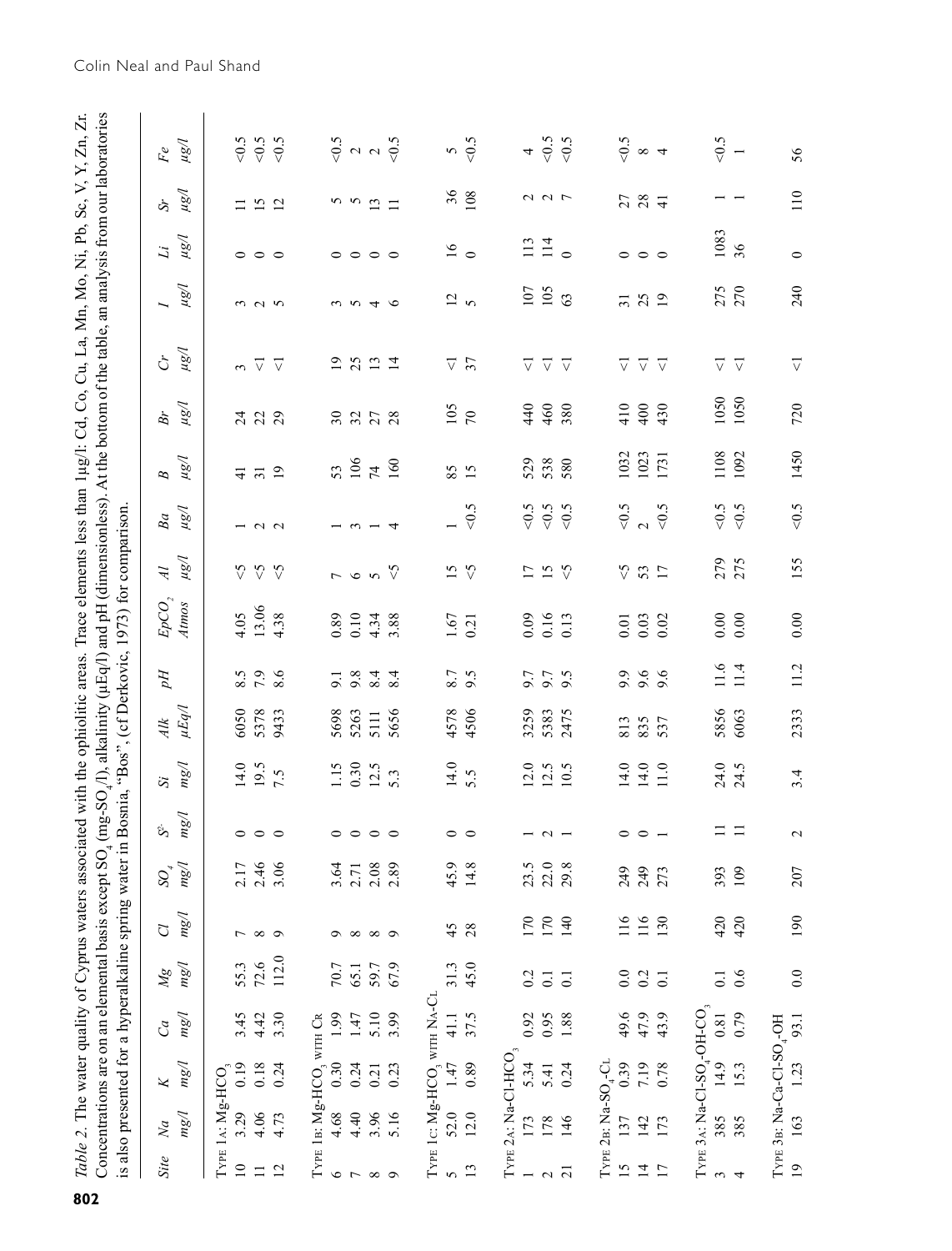

Fig. 2. *PIPER plot showing the relative proportions of major cations and anions.*

their highest for the Type 1 waters relative to the other waters monitored across the sampling sites (Table 3). Although bicarbonate is not measured directly, the high alkalinity listed in Table 2 is primarily as bicarbonate since the pH is too low for carbonate to dominate. The Type 1 waters can be subdivided into three groups:

- *Mg-HCO<sub>3</sub>: 1a*. For this sub-group, over 90% of the cation charge is from magnesium and a similar proportion of the anion charge is associated with bicarbonate alkalinity. pH is in the range 7.9 to 8.6. Silicon concentrations vary between  $7$  and  $20$  mg-Si  $1<sup>-1</sup>$ .
- *Mg-HCO<sub>3</sub>-Cr: 1b*. This group is very similar to *1a* although the waters are also chromium bearing (13–25  $\mu$ g l<sup>-1</sup>). pH shows a higher range from *la* (8.4 to 9.8). Silicon concentrations are typically lower than for *1a* (range  $0.3$  to  $12.5$  mg-Si  $l^{-1}$ ) and silicon concentrations decrease as pH increases.
- *Mg-HCO*<sub>3</sub> with Na-Ca-Cl-SO<sub>4</sub>: 1c. The remaining group in this category still has magnesium and bicarbonate as the dominant ions in solution although magnesium concentrations are lower than for *1a* and *1b*. However, there are increased concentrations of other major cations (Na, K and Ca) and anions (Cl and  $SO_4$ ) as well as the

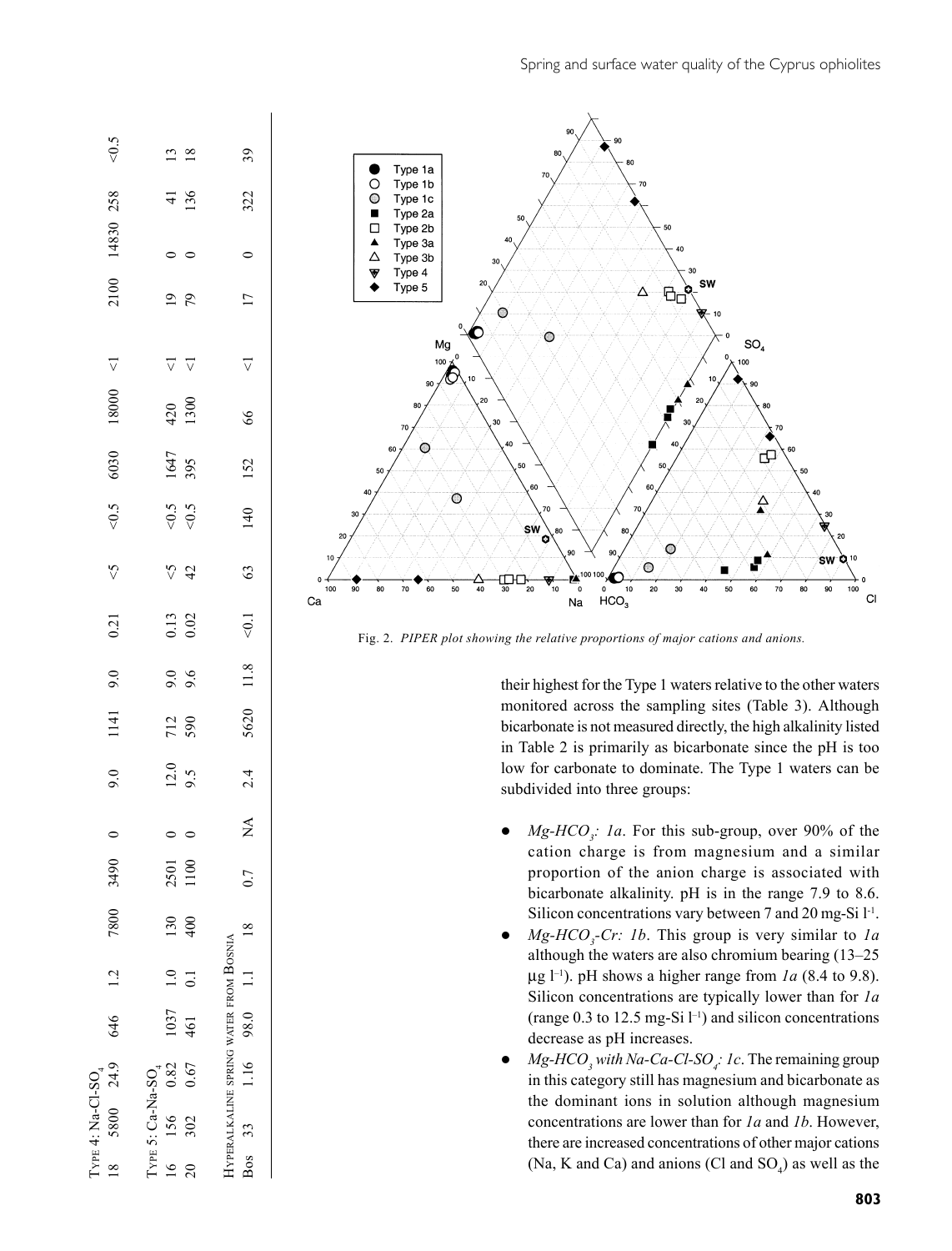|                                   |                    | 1a   | 1b   | 1c   | 2a   | 2b   | 3a   | 3b   | $\overline{4}$ | 5    |
|-----------------------------------|--------------------|------|------|------|------|------|------|------|----------------|------|
| <b>Na</b>                         | $\%$               | 2.5  | 3.4  | 21.3 | 97.7 | 72.9 | 97.4 | 60.0 | 88.4           | 21.0 |
| K                                 | $\%$               | 0.1  | 0.1  | 0.5  | 1.3  | 0.8  | 2.3  | 0.3  | 0.2            | 0.0  |
| Ca                                | $\frac{0}{0}$      | 2.7  | 2.7  | 30.1 | 0.9  | 26.2 | 0.2  | 39.4 | 11.3           | 78.9 |
| Mg                                | $\%$               | 94.7 | 93.8 | 48.1 | 0.2  | 0.1  | 0.1  | 0.4  | 0.0            | 0.1  |
| C <sub>1</sub>                    | $\frac{0}{0}$      | 3.1  | 4.2  | 16.6 | 51.6 | 35.9 | 51.4 | 44.7 | 74.9           | 16.4 |
| SO <sub>4</sub>                   | $\%$               | 0.7  | 1.0  | 10.2 | 6.0  | 56.4 | 22.7 | 35.9 | 24.7           | 82.1 |
| HCO <sub>3</sub> /CO <sub>3</sub> | $\%$               | 96.1 | 94.4 | 72.9 | 41.9 | 7.2  | 12.4 | 7.7  | 0.4            | 1.4  |
| OН                                | $\frac{0}{0}$      | 0.03 | 0.4  | 0.3  | 0.5  | 0.5  | 13.5 | 11.8 | 0.0            | 0.0  |
| Cations                           | Na/C1              | 0.78 | 0.83 | 1.35 | 1.60 | 1.92 | 1.41 | 1.32 | 1.15           | 1.33 |
| Anions                            | Ca/SO <sub>4</sub> | 3.49 | 2.66 | 3.11 | 0.12 | 0.44 | 0.01 | 1.08 | 0.44           | 1.00 |

*Table 3.* A summary of the charge proportions for the main anions and cations in relation to the five main water types sampled for the ophiolites of Cyprus. Ratios of Na:Cl and Ca: SO<sub>4</sub> are also provided, these ratios are on  $\mu$ Eq l<sup>-1</sup>:  $\mu$ Eq l<sup>-1</sup> basis.

trace element strontium. The enrichment in these components is typically by a factor of about four.

## *Na-enriched waters with either Cl-HCO<sub>3</sub> or SO<sub>4</sub>-Cl as balancing anions: Type 2*

For this group, sodium concentrations range from 137 to 178 mg l–1, over 30 times higher than in the *1a* and *1b* waters and over three times higher than in *1c*. For Type 2 waters, boron, bromide and total iodine are up to about an order of magnitude higher than in Type 1 waters. Magnesium concentrations, in contrast, are low and often close to the detection limit. This group can be divided into two clear units:

- *Na-Cl-HCO<sub>3</sub>*: 2*a*. For this group, over 95% of the cationic charge is associated with sodium and an approximately equal proportion of bicarbonate and chloride represents the balancing anions.
- *Na-SO<sub>4</sub>-Cl: 2b*. For this group, sodium contributes over 70% of the cationic charge with calcium, at a concentration of about 47 mg  $l^{-1}$ , making up most of the remainder. For this group, sulphate provides the dominant anionic charge with a concentration of about 250 mg-SO<sub>4</sub>  $l^{-1}$  followed by chloride. For this group, calcium and sulphate concentrations are about 40 and 10 times higher, respectively, than for *2a*.

## *Hyperalkaline waters: Type 3*

These waters have very high pH (11.2 to 11.6), at least one unit higher than all the others sampled, and they have very

low magnesium concentrations (near and in some cases below the detection limit). They are enriched in bromide and total iodine even relative to *2b*. The boron levels are also high at around 1000  $\mu$ g l<sup>-1</sup> — about the same as 2*b*. They fall into two subgroups:

- *Na-Cl-SO<sub>4</sub>*-*OH-CO<sub>3</sub>*: 3*a*. These waters not only have a higher pH than the other waters, but they are also further enriched in sodium and chloride by a factor of about two over Type 2 and up to almost an order of magnitude enrichment compared to Type 1. Sodium represents over 95% of the cationic charge, while the major balancing cation is chloride (about 50% of the charge) followed by sulphate or alkalinity. The waters are also rich in lithium (36 to 1083  $\mu$ g l<sup>-1</sup>) and reduced sulphur (11 mg-S l<sup>-1</sup>). Silica concentrations are relatively high compared with all the other types of water, at about 24 mg-Si  $l^{-1}$ .
- *Na-Ca-Cl-SO<sub>4</sub>-OH: 3b.* There is only one water sample for this group. It is similar to the Type 3a waters except that (a) the sodium and chloride concentrations are about a half and (b) the calcium and strontium concentrations are considerably higher (93 compared to  $\leq 1$  mg  $l^{-1}$  for calcium; 110 compared to 1  $\mu$ g l<sup>-1</sup> for strontium). Compared with all but two of the other types of water, the silica concentration is relatively low at  $3.5 \text{ mg-Si } l^{-1}$ and this concentration is only a seventh that of *3a*.

## *Na-Cl-SO4: Type 4*

Type 4 water has particularly high concentrations of sodium, chloride and sulphate: it is represented at one site only.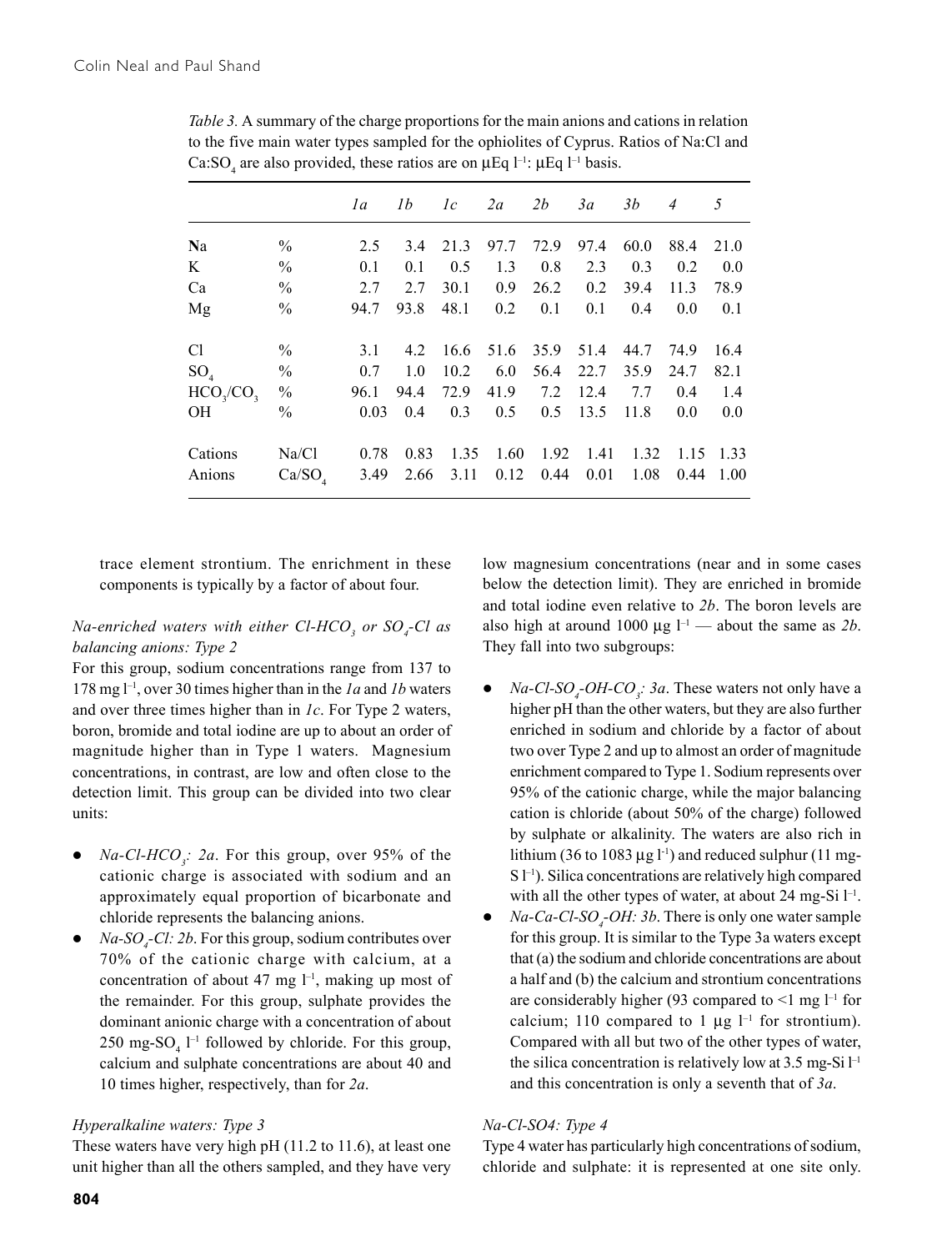Sodium makes up almost 90% of the cationic charge while chloride and sulphate make up about three quarters and one quarter, respectively, of the anionic charge. The brine is about 40% of the strength of sea-water with respect to chloride (Table 4). Relative to the other water types, it is also enriched in potassium, boron, bromide, total iodine lithium and strontium, typically by an order of magnitude or more. The pH is 9.

In terms of element enrichment and depletion, Table 4 compares the spring water and sea-water data normalised to chloride, under the assumption that chloride is relatively conservative within the water at the salinity of the spring water. This approach indicates that calcium, sulphate and boron are moderately enriched by a factor of 3 to 4, and total iodine is considerably enriched (81 times) relative to sea-water. Smaller changes are observed for sodium and bromide: sodium is moderately enriched and bromide is moderately depleted, both by about a third, relative to seawater. Potassium, magnesium, lithium and strontium are considerably depleted (by a factor of five to orders of magnitude depending upon the particular element). The reasons for the enrichment and depletion of elements are discussed later.

## *Ca-Na-SO4 : Type 5*

Type 5 waters come from boreholes and they have high concentrations (relative to all except the Type 4 water) of calcium (the major cation with about 80% of the cationic charge) and sodium (which makes up most of the remainder) while sulphate provides most of the anionic charge (about 80%, with chloride making up most of the remainder). The waters have a pH between 9.0 and 9.5.

## $EPCO<sub>2</sub>$

The levels of dissolved carbon dioxide vary from about thirteen times to less than a hundredth saturation with respect

to the atmosphere (Table 2). The waters subdivide into two groups.

- 1. The Type 1 waters. This group shows carbon dioxide saturation in the range 13 to a tenth saturation. Oversaturation to moderate undersaturation occurs for many surface waters that are relatively unpolluted (biological processes linked to photosynthesis and respiration modifying the degree of saturation). The Type 1 grouping reflects surface waters and spring waters with near surface sources.
- 2. The Type 2 to 5 waters. These waters show moderate to high degrees of carbon dioxide undersaturation (20% to less than 1% saturation). Such low saturations can occur within surface waters but only when photosynthesis is particularly high (Neal *et al.*, 1998b). Since the waters are primarily groundwater in origin, photosynthetic activity cannot explain the very low levels encountered. Furthermore, due to biological breakdown of organic carbon in the soil and the aquifer or to degassing of carbon dioxide from greater depths (Appelo and Postma, 1993; Drever, 1997), many groundwaters are oversaturated with respect to carbon dioxide, often by one or two orders of magnitude. The very low levels encountered means that carbon dioxide from surface sources must be consumed within the rock.

### DETERMINAND INTER-RELATIONSHIPS

Statistical analysis was undertaken using correlation matrix and factor analysis and this was backed up with visual inspection of graphed data where the determinands were plotted against each other (Fig. 3) and against Cl (Fig. 4). This analysis was undertaken:

1. To describe and explore the relationships between the various determinands.

*Table 4*. The concentration of major and trace elements in site 18 spring water with respect to sea-water  $(R_{\text{sn/SW}})$  and the ratio of major and trace elements to chloride in site 18 spring water relative to the corresponding ratio in sea-water  $(R_{el:CL-SD}/R_{el:CL-SW})$ .

| Element         | $R_{sp/SW}$ | $R_{el:Cl-sp}/R_{el:Cl-SW}$ | Element   | $R_{sp/SW}$ | $R_{el:Cl-sp}/R_{el:Cl-SW}$ |
|-----------------|-------------|-----------------------------|-----------|-------------|-----------------------------|
| Na              | 0.54        | 1.34                        | B         | 1.34        | 3.32                        |
| K               | 0.06        | 0.15                        | Br        | 0.27        | 0.67                        |
| Ca              | 1.57        | 3.89                        |           | 32.81       | 81.40                       |
| Mg              | 0.00        | 0.00                        | Li        | 0.09        | 0.22                        |
| SO <sub>4</sub> | 1.29        | 3.19                        | <b>Sr</b> | 0.03        | 0.08                        |
| Cl              | 0.40        | 1.00                        |           |             |                             |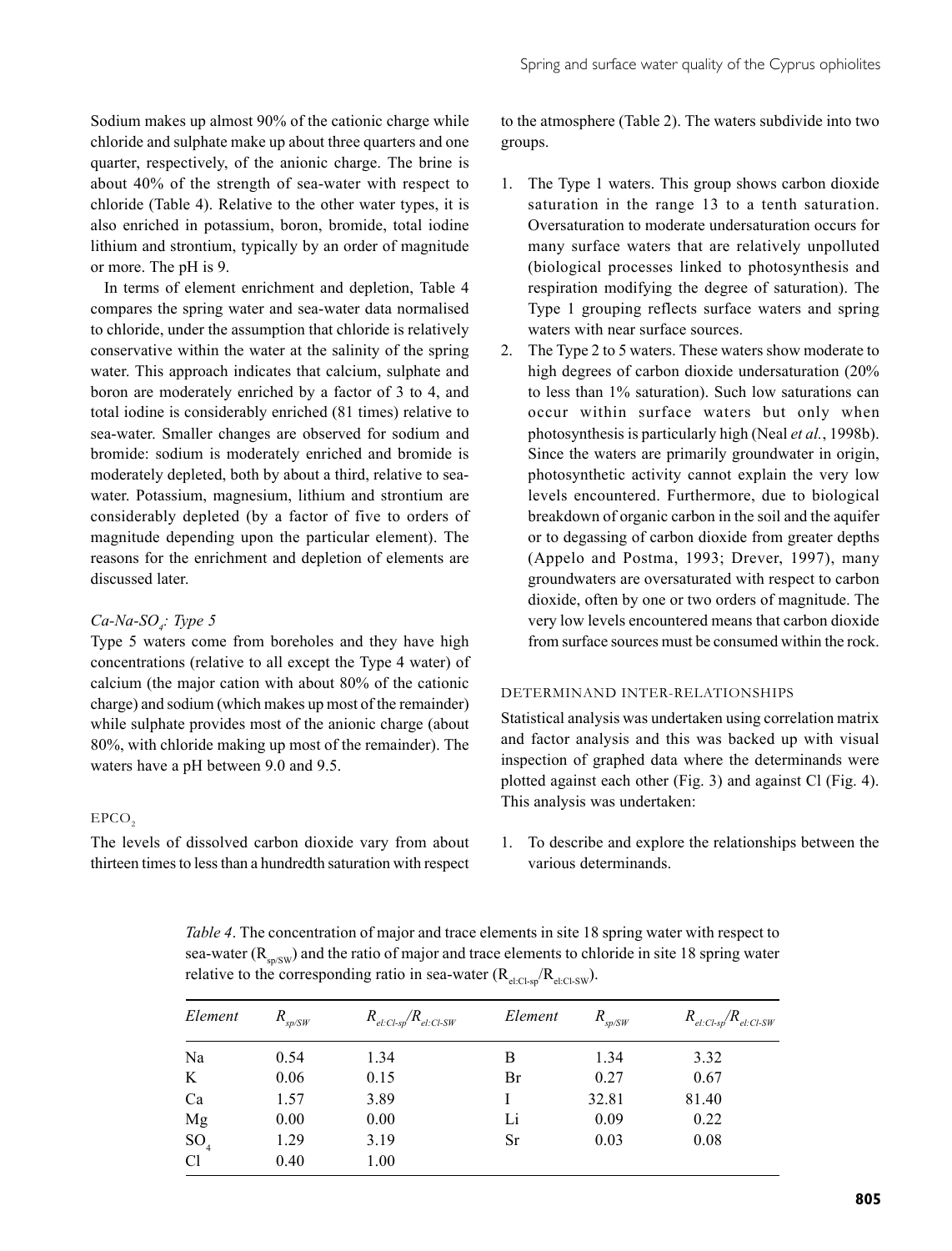2. To see if the groupings identified qualitatively earlier in the paper could also be characterised within a more rigorous statistical framework.

#### *Correlation statistics*

The analysis was subdivided into two parts. Firstly, the dataset was examined as a whole to describe the general behaviour. Secondly, only type 1, 2 and 3 waters were

examined as the type 4 and 5 waters represent a very limited number of samples with abnormally high concentrations of ions such as sodium, calcium, chloride and sulphate: inclusion of these values would otherwise bias the statistical analysis. The salient points are as follows.

For the full dataset, four groupings were observed with high correlations (N=21).

*1. The sea-salts (excluding Mg)*. High correlations were observed for Na, K, Cl,  $SO_4$ , B, Br, I, Li and Sr: the



Fig. 3. *Inter-determinand plots for Type 1, 2 and 3 water groupings*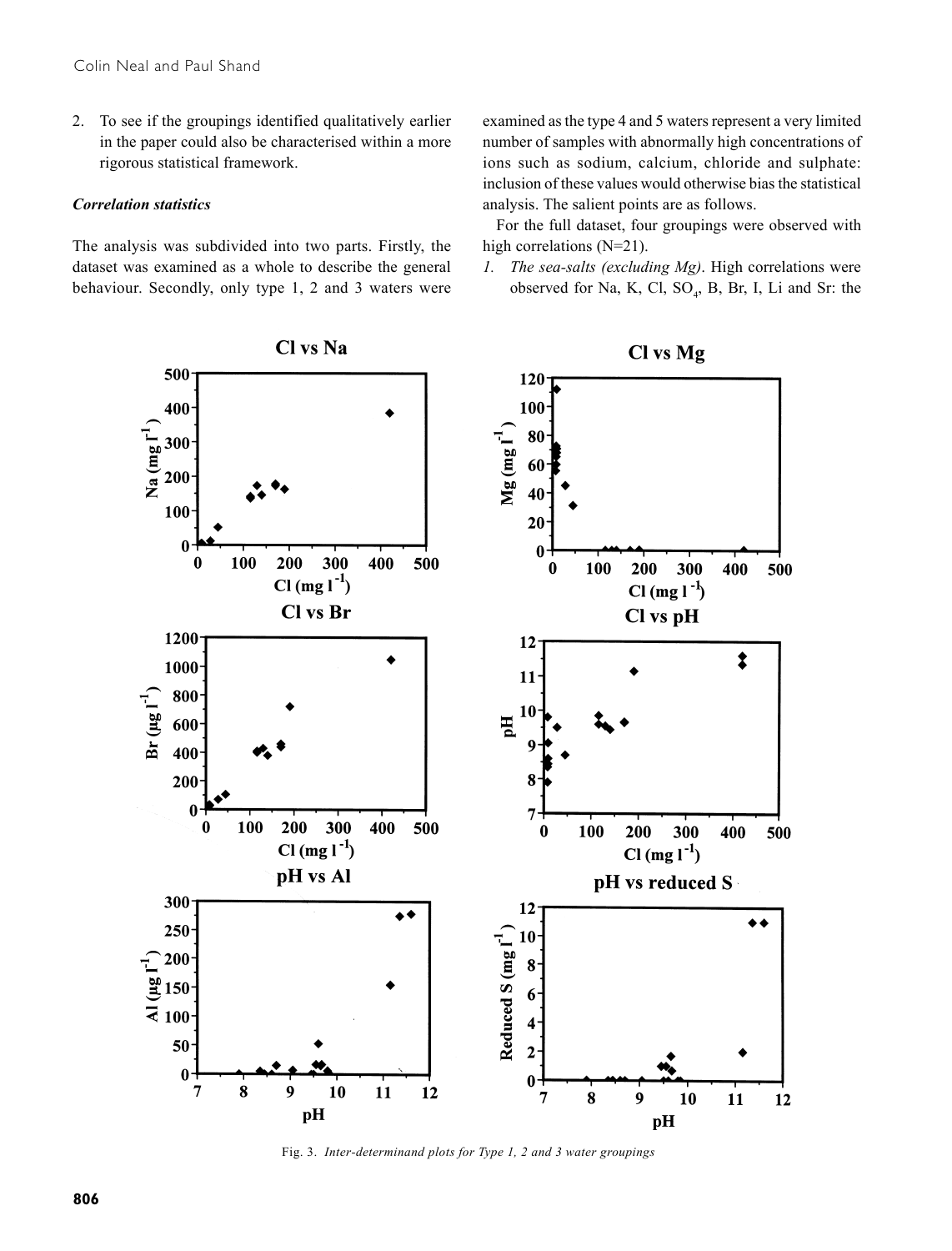

Fig. 4. *Selected concentrations of major and minor elements and* δ*18O plotted against chloride for each of the water types described in the text. The solid line represents a sea-water dilution line.*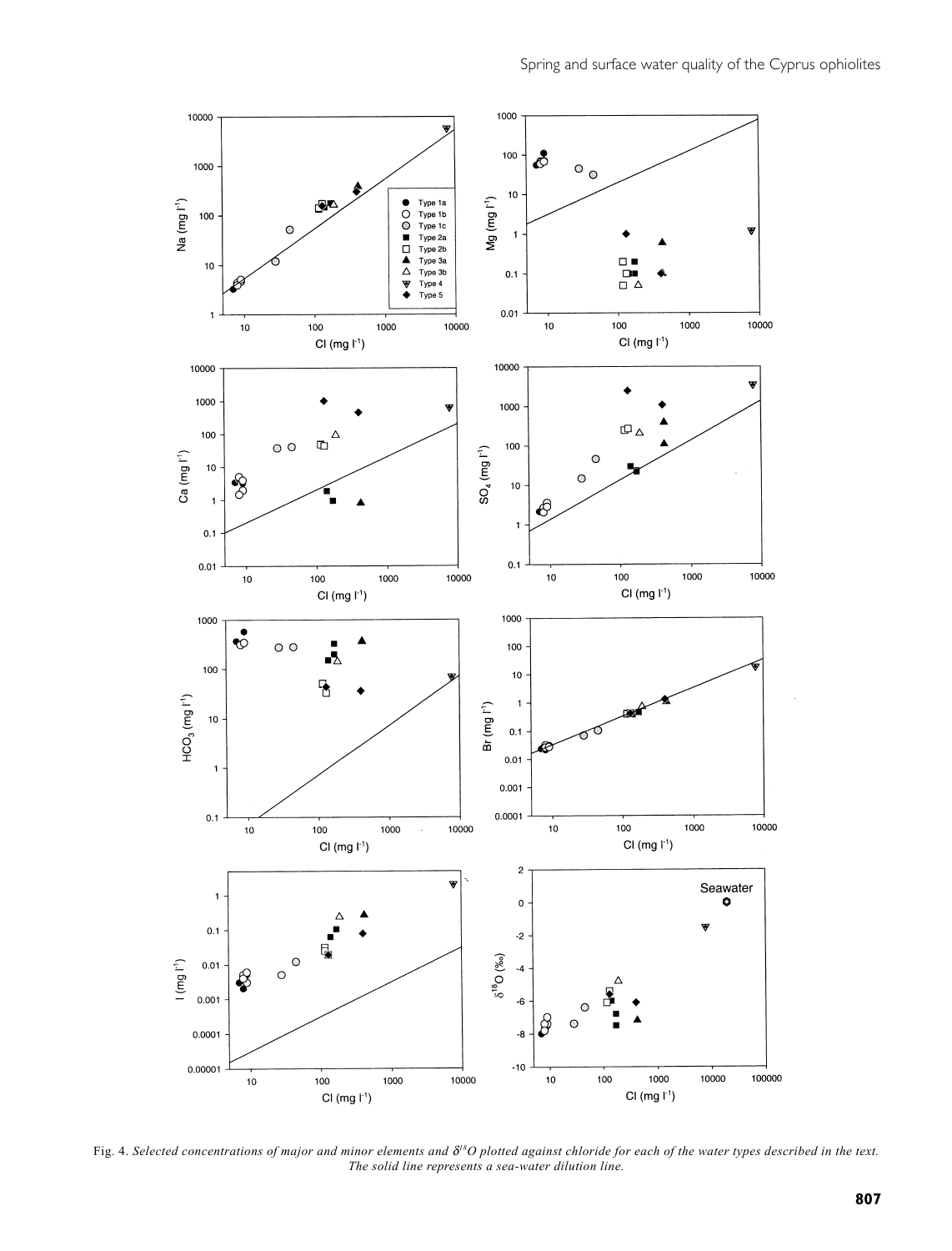correlation coefficient is in the range 0.77 to 0.95. This group also showed negative relationships with bicarbonate ( $r \approx -0.65$ ).

- *2. Calcium and sulphate*. These determinands show a high r correlation coefficient of 0.90.
- 3. *Mg, alkalinity, EpCO<sub>2</sub>, HCO<sub>3</sub> and Ba.* For this group, correlations are in the range 0.70 to 0.91.
- 4. *pH, CO<sub>3</sub>, OH, Al and reduced*-S. For this group, the correlations are in the range 0.73 to 0.84.

For the Type 1 to 3 subset ( $N = 18$ ), very similar groupings to the full dataset are observed although (a) the patterns are in most cases stronger, (b) the list of determinands is greater and (c) groupings 1 and 4 with the full dataset combine to form a single group. In detail, the correlations are

- *1. The sea-salts (excluding Mg) plus Si, Al, pH, CO<sub>3</sub>, OH, Al and reduced-S*. High correlations (r = 0.77 to 0.99) occur for the same determinands as with the full dataset except that the correlation with lithium is slightly lower  $(r \approx 0.60)$  and the correlation with strontium is lost. Relative to the full dataset, this group is augmented by Si, Al, pH and reduced-S and these components are negatively correlated with Mg ( $\approx$  -0.79) and HCO<sub>3</sub> ( $\approx$  -0.84).
- 2. Ca and Sr. Calcium and Sr are strongly related  $(r = 0.82)$ and to a lesser degree by B ( $\approx 0.54$ ) and SO<sub>4</sub> ( $\approx 0.47$ ). This group is negatively correlated with alkalinity ( $r \approx -1$ 0.64).
- 3. *Mg, alkalinity, EpCO<sub>2</sub>, HCO<sub>3</sub> and Ba.* This is the same grouping as for the full dataset with correlation coefficients in the range 0.67 to 0.90. This group is negatively correlated with many determinands in the sea-salt group (Na, Cl,  $SO_4$ , B and Br, (r = -0.67 to -0.79) as well as pH ( $r \approx -0.68$ ).

## *Factor analysis*

As with the correlation study, the factor analysis is undertaken on the full dataset and the Type 1 to 3 subsets.

For the full dataset, four factors explain 88% of the variance:

- Factor 1. This is represented by the sea-salt components (excluding Mg): Na, K, Cl,  $SO_4$ , B, Br, I, Li and Sr, and 41% of the variance is explained. For this group, there is a negative relationship between the sea-salt components and Mg, alkalinity,  $HCO<sub>3</sub>$  and Ba.
- Factor 2. Mg and  $HCO_3$  represent this, with a negative relationship for pH,  $CO<sub>3</sub>$ , OH and reduced-S and 26% of the variance is explained.
- Factor 3. This is represented by alkalinity and  $14\%$  of the variance is explained.

Factor 4. Chromium represents this and 7% of the variance is explained.

For the Type 1 to 3 components, three factors explain 82% of the variance:

- Factor 1. This is represented by the sea-salt components (excluding Mg): Na, K, Cl,  $SO_4$ , B, Br, I, Li and Sr, augmented by  $\rm pH$ ,  $\rm CO_3$ ,  $\rm OH$ ,  $\rm Al$ , and reduced-S. These components are negatively related to Mg and  $HCO<sub>3</sub>$ . This factor explains 55% of the variance.
- Factor 2. This is represented by alkalinity and is negatively related to Ca and Sr. This factor accounts for 19% of the variance.
- Factor 3. Chromium represents this and  $8\%$  of the variance is explained.

## *Plotted data*

A visual analysis of determinand plots shows clear correlations between the sea-salt components, including Mg, although, as in the previous case, the Type 4 and 5 components provide outlier points. Considering the Type 1 to 3 data (Fig. 3), three features emerge.

- 1. The patterns for the sea-salts, excluding Mg, are linear and positive. There is also a positive and linear, but scattered relationship between the sea-salt components (except Mg) and pH.
- 2. Mg exhibits an inverse relationship with the other seasalts and with pH.
- 3. There is a positive and curvilinear relationship for pH with Al and reduced-S: the relationship is exponential.

Table 5 provides a statistical analysis of determinand relationships with chloride.

## *Summary*

The statistical and graphical analysis (Figs. 3 and 4) shows that the waters split broadly into the groupings outlined at the start of the results section. The analysis also shows that there are linear or curvilinear relationships between particular determinands.

Broadly, the results show the following patterns.

- 1. Surface waters are of a dilute magnesium bicarbonate type.
- 2. Within the rock, the waters lose their magnesium component and in the process pick up sea-salt components (other than Mg). In the process, pH, OH,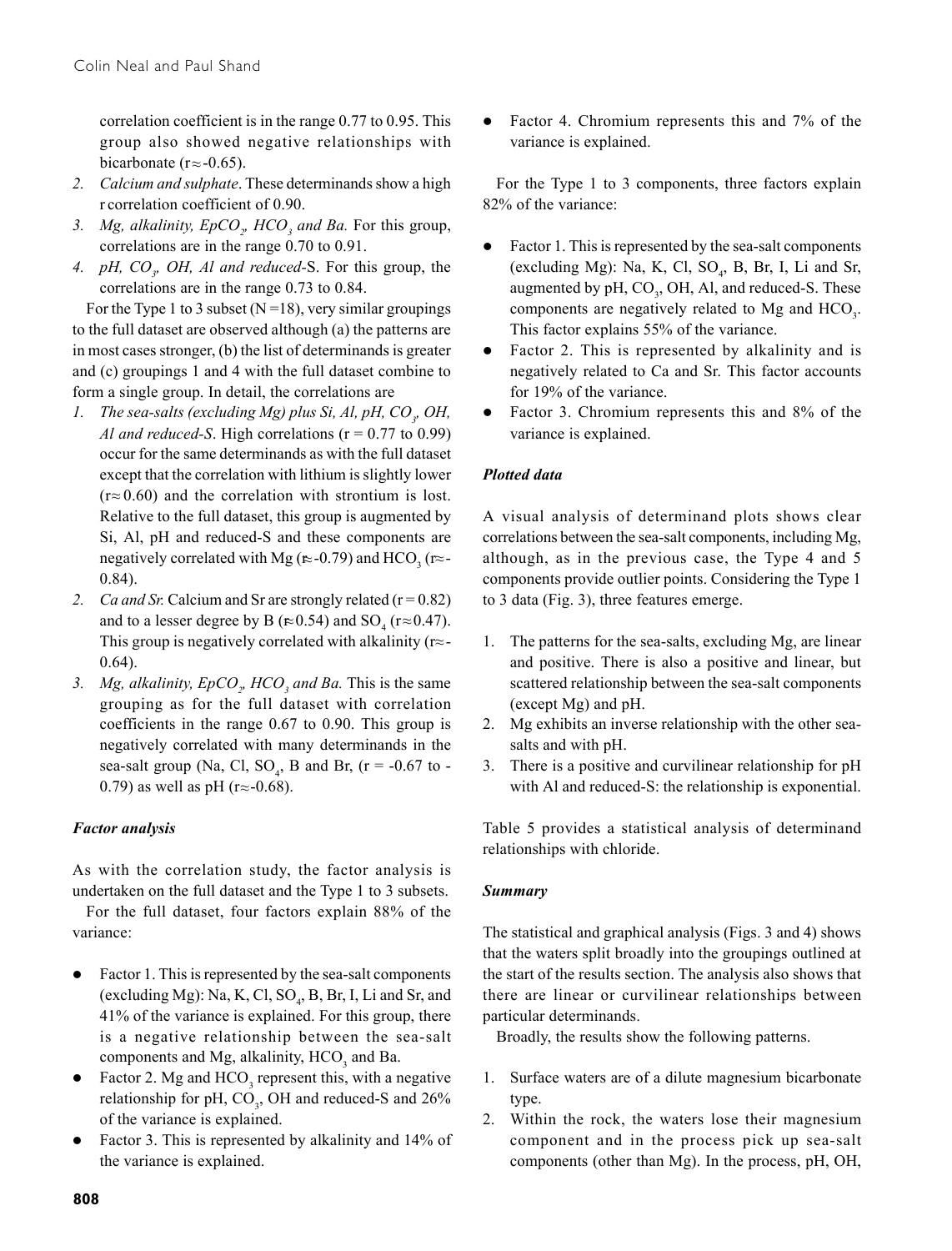|                 | Grad                 | Constant          | $r^2$ |
|-----------------|----------------------|-------------------|-------|
| Na              | $0.937 \pm 0.069$    | $5 \pm 37$        | 0.979 |
| Br              | $2.58 \pm 0.25$      | $31 \pm 134$      | 0.964 |
| I               | $0.681 \pm 0.139$    | $-10 \pm 75$      | 0.856 |
| S               | $0.025 \pm 0.005$    | $-1.2 \pm 2.8$    | 0.849 |
| K               | $0.034 \pm 0.008$    | $-1 \pm 4$        | 0.812 |
| A <sup>1</sup>  | $0.629 \pm 0.152$    | $-23 \pm 82$      | 0.811 |
| pH              | $0.007 \pm 0.002$    | $8.70 \pm 1.05$   | 0.764 |
| OН              | $6.98 \pm 2.11$      | $-331 \pm 1136$   | 0.733 |
| Li              | $1.58 \pm 0.62$      | $-82 \pm 335$     | 0.617 |
| Mg              | $-0.197 \pm 0.098$   | $54 \pm 53$       | 0.503 |
| B               | $2.95 \pm 1.57$      | $208 \pm 846$     | 0.469 |
| Si              | $0.0375 \pm 0.0207$  | $7 \pm 11$        | 0.451 |
| SO <sub>4</sub> | $0.606 \pm 0.367$    | $23 \pm 198$      | 0.405 |
| Ba              | $-0.005 \pm 0.004$   | $1.5 \pm 2.0$     | 0.325 |
| Cr              | $-0.037 \pm 0.038$   | $10 \pm 21$       | 0.190 |
| Fe              | $0.014 \pm 0.050$    | $3 \pm 27$        | 0.022 |
| <b>Sr</b>       | $-0.0000 \pm 0.0001$ | $0.027 \pm 0.068$ | 0.012 |
| Ca              | $-0.028 \pm 0.126$   | $27 \pm 68$       | 0.012 |

*Table 5.* Linear regression analysis for the chemical determinands and chloride in Cyprus ophiolite waters: types 1 to 4. N=18.

 $CO<sub>3</sub>$ , Al and reduced-S increases while bicarbonate decreases.

3. As salinity increases further, to the level of brines, sodium-chloride and calcium-sulphate waters are generated that do not have the high pH,  $OH$ ,  $CO<sub>3</sub>$ , Al and reduced-S character of the intermediate salinity group.

#### MINERAL SATURATION LEVELS

The salient information on the saturation index, for the waters studied, is presented in Tables 6, 7 and 8 as a series of specific mineral groupings linked to primary minerals in the rock and secondary weathering products. The details of the tables are as follows

z **The primary Mg-Al-silicate minerals and zeolites (Table 6)**. This table provides information on the primary minerals within the various rocks of the area and zeolites that occur as secondary minerals within the lavas. The primary minerals considered are the two end-members of the plagioclase feldspars, albite  $(NaAISi<sub>3</sub>O<sub>8</sub>)$  and anorthite  $(CaAI<sub>2</sub>Si<sub>2</sub>O<sub>8</sub>)$ , analcime  $(NaAISi<sub>2</sub>O<sub>6</sub>:H<sub>2</sub>O)$ , the pyroxenes clinoenstatite  $(MgSiO<sub>3</sub>)$  and diopside (CaMgSi<sub>2</sub>O<sub>6</sub>), and the olivine

forsterite  $(Mg_2SiO_4)$ . The zeolites included are laumontite  $(CaAl<sub>2</sub>Si<sub>4</sub>O<sub>12</sub>:4H<sub>2</sub>O)$  and phillipsite  $(Ca_2Al_2Si_3O_{10}(OH)_2;$  prehnite  $(Ca_2Al_2Si_3O_{10}(OH)_2)$  is also included.

- **•** Secondary calcium sulphate, carbonate minerals and **oxides/hydroxides (Table 7)**. This table provides information on (a) the calcium sulphate minerals anhydrite  $(CaSO_4)$  and gypsum  $(CaSO_4:2H_2O)$ , (b) the carbonate minerals aragonite (CaCO<sub>3</sub>), calcite (CaCO<sub>3</sub>), dolomite (Ca $Mg(CO_3)_2$ ), magnesite (MgCO<sub>3</sub>), huntite  $(CaMg_3(CO_3)_4)$  and strontianite (SrCO<sub>3</sub>) and (c) the oxides/hydroxides brucite  $(Mg(OH)_2)$ , gibbsite  $(AI(OH)<sub>3</sub>)$  and quartz  $(SiO<sub>2</sub>)$ .
- z **Secondary magnesium and aluminium bearing silicate minerals (Table 8)**. This group comprises chrysotile (Mg<sub>3</sub>Si<sub>2</sub>O<sub>5</sub>(OH)<sub>4</sub>), 14Å-chlorite (Mg<sub>5</sub>Al<sub>2</sub>Si<sub>3</sub>  $O_{10}(OH)_8$ ), Illite  $(K_{0.6}Mg_{0.25}Al_{2.3}Si_{3.5}O_{10}(OH)_2)$ , Ca-Montmorillonite  $(Ca_{0.165}Al_{2.33}Si_{3.67}O_{10}(OH)_2)$ , kaolinite  $(Al_2Si_2O_5(OH)_4)$ , sepiolite  $(Mg_2Si_3O_{7.5}OH:3H_2O)$ , talc  $(Mg_3Si_4O_{10}(OH)_2)$  and pyrophyllite  $(Ca_2Al_2Si_3O_{10}$  $(OH)_2$

The salient features for the main mineral groupings are as follows.

#### *Primary Mg-Al-silicate minerals*

In most cases, the waters are undersaturated with respect to the primary Mg-Al-silicate minerals although for the hyperalkaline waters, the waters approach saturation or exceed it in the case of forsterite and, in particular, clinoenstatite: for the more calcic waters, oversaturation with respect to diopside is observed. Thus, in general,

- $\bullet$  The waters have the potential to dissolve the feldspars, pyroxenes and olivines except under hyperalkaline conditions.
- Under hyperalkaline conditions, the waters have the potential to dissolve feldspars but they are in approximate balance for clinoenstatite and forsterite.
- Diopside is close to saturation in the waters of high calcium concentration.

#### *Zeolites*

For the zeolites, the waters are primarily undersaturated with a few exceptions and typically there is the potential for mineral solution. The possible exceptions are the more calcic waters of Types 1c and 2b when the waters are not hyperalkaline but aluminium concentrations are significant: while the extent of zeolites saturation increases with trivalent aluminium concentration, all other things being equal, the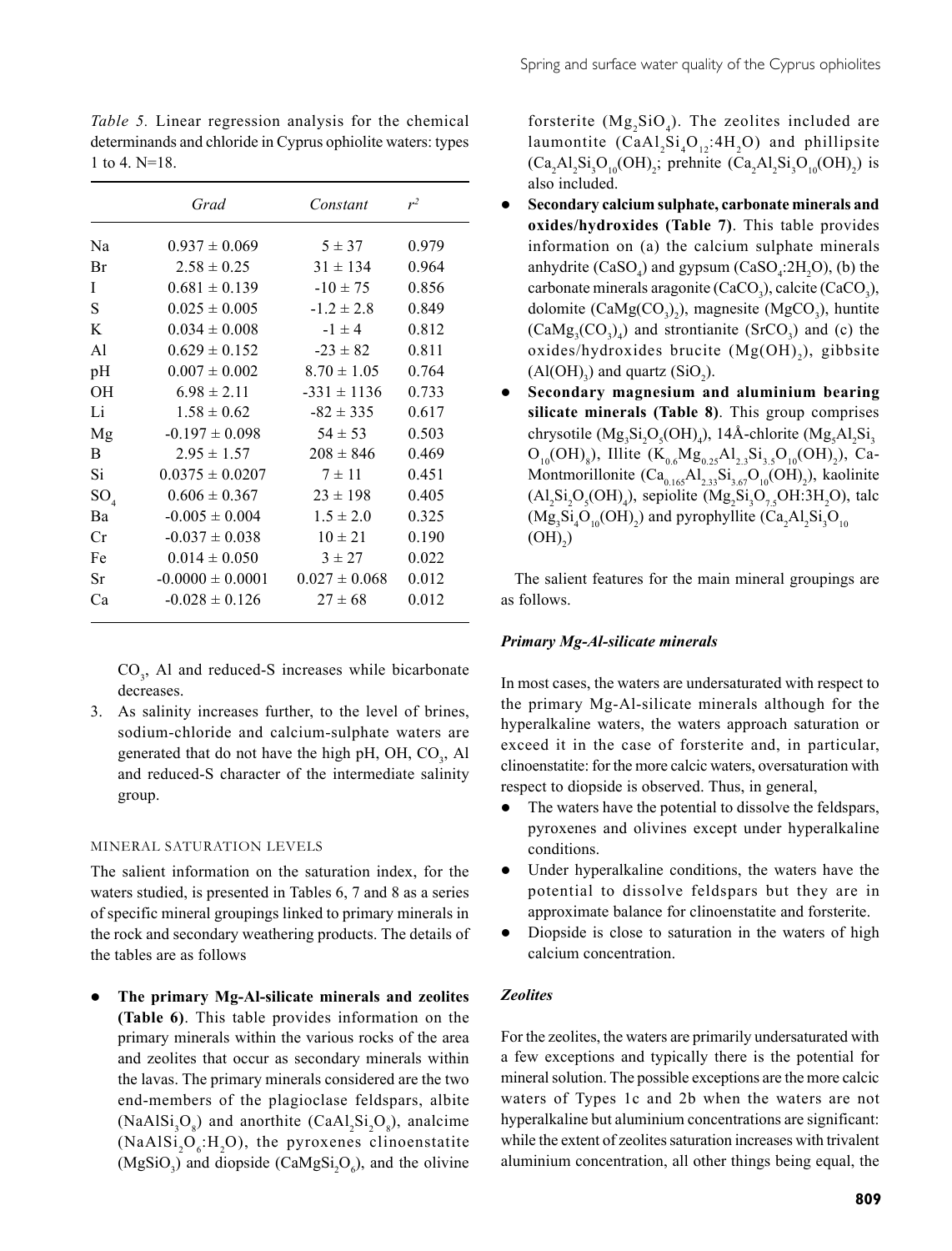*Table 6.* Saturation indices for primary Mg/Al-silicates and zeolites in surface and groundwaters of the Cyprus ophiolitic areas. The terms in italics represent upper limits of values of saturation indices values where there are issues of lowest quotable value: these saturations are provided for illustrative purposes only.

|                  |                                 |                                                    |          | <b>Primary Mg/Al-silicates</b> |          |            |            | <b>Zeolites</b> |          |
|------------------|---------------------------------|----------------------------------------------------|----------|--------------------------------|----------|------------|------------|-----------------|----------|
|                  | Albite                          | Anorthite                                          | Analcime | Clinoenstat                    | Diopside | Forsterite | Laumontite | Phillipsite     | Prehnite |
|                  | TYPE 1A: Mg-HCO <sub>3</sub>    |                                                    |          |                                |          |            |            |                 |          |
| $10\,$           | $-4.98$                         | $-9.78$                                            | $-7.02$  | $-0.74$                        | $-0.07$  | $-3.85$    | $-4.96$    | $-4.04$         | $-8.50$  |
| 11               | $-4.43$                         | $-9.36$                                            | $-6.63$  | $-1.56$                        | $-1.71$  | $-5.65$    | $-4.23$    | $-3.54$         | $-8.90$  |
| 12               | $-5.68$                         | $-10.47$                                           | $-7.44$  | $-0.47$                        | 0.14     | $-3.03$    | $-6.18$    | $-4.76$         | $-9.23$  |
|                  |                                 | TYPE 1B: Mg-HCO <sub>3</sub> WITH CR               |          |                                |          |            |            |                 |          |
| 6                | $-5.52$                         | $-6.92$                                            | $-6.43$  | $-0.60$                        | $-0.16$  | $-2.44$    | $-4.37$    | $-4.55$         | $-5.86$  |
| $\boldsymbol{7}$ | $-8.01$                         | $-8.88$                                            | $-8.12$  | $0.00\,$                       | 0.90     | $-0.44$    | $-7.93$    | $-7.07$         | $-7.36$  |
| 8                | $-5.58$                         | $-6.65$                                            | $-6.54$  | $-1.98$                        | $-2.41$  | $-5.25$    | $-3.97$    | $-4.65$         | $-6.44$  |
| $\mathbf{9}$     | $-6.06$                         | $-10.57$                                           | $-7.68$  | $-1.10$                        | $-0.81$  | $-4.14$    | $-6.59$    | $-5.17$         | $-9.66$  |
|                  |                                 | TYPE 1c: Mg-HCO <sub>3</sub> WITH NA-CL            |          |                                |          |            |            |                 |          |
| 5                | $-0.78$                         | $-2.67$                                            | $-2.81$  | $-0.52$                        | 1.69     | $-3.40$    | 2.12       | $0.01\,$        | 0.16     |
| 13               | $-6.08$                         | $-9.94$                                            | $-7.57$  | 0.66                           | 3.83     | $-0.49$    | $-6.22$    | $-5.08$         | $-6.16$  |
|                  | TYPE 2A: Na-Cl-HCO <sub>3</sub> |                                                    |          |                                |          |            |            |                 |          |
| $\mathbf{1}$     | $-1.00$                         | $-4.83$                                            | $-2.76$  | $-1.17$                        | 0.98     | $-4.42$    | $-0.56$    | $-0.19$         | $-2.06$  |
| 2                | $-0.97$                         | $-4.96$                                            | $-2.76$  | $-1.35$                        | 0.72     | $-4.82$    | $-0.64$    | $-0.16$         | $-2.27$  |
| 21               | $-4.10$                         | $-10.61$                                           | $-5.89$  | $-1.66$                        | 0.44     | $-5.43$    | $-6.30$    | $-3.93$         | $-7.89$  |
|                  | TYPE 2B: Na-SO <sub>4</sub> -CL |                                                    |          |                                |          |            |            |                 |          |
| 15               | $-4.26$                         | $-1.91$                                            | $-6.01$  | $-1.29$                        | 2.95     | $-4.65$    | $-5.07$    | $-3.97$         | $-4.43$  |
| 14               | $-0.32$                         | $-3.12$                                            | $-2.18$  | $-1.18$                        | 2.67     | $-4.54$    | 2.54       | 0.59            | 2.55     |
| 17               | $-1.00$                         | $-5.18$                                            | $-2.77$  | $-1.57$                        | 2.05     | $-5.24$    | 1.16       | $-0.61$         | 1.12     |
|                  |                                 | TYPE 3A: Na-Cl-SO <sub>4</sub> -OH-CO <sub>3</sub> |          |                                |          |            |            |                 |          |
| 3                | $-3.33$                         | $-4.71$                                            | $-3.81$  | 0.65                           | 5.20     | 0.49       | $-3.48$    | $-2.47$         | $-0.02$  |
| $\overline{4}$   | $-2.53$                         | $-4.26$                                            | $-3.28$  | 0.48                           | 4.78     | $-0.11$    | $-2.48$    | $-1.67$         | 0.15     |
|                  |                                 | TYPE 3B: Na-Ca-Cl-SO <sub>4</sub> -OH              |          |                                |          |            |            |                 |          |
| 19               | $-5.10$                         | $-4.26$                                            | $-5.19$  | $-0.49$                        | 4.96     | $-1.39$    | $-3.33$    | $-4.59$         | 1.81     |
|                  | TYPE 4: Na-Cl-SO <sub>4</sub>   |                                                    |          |                                |          |            |            |                 |          |
| 18               | $-2.51$                         | $\rm NA$                                           | $-4.36$  | $-2.07$                        | 1.22     | $-6.31$    | $-4.11$    | $-2.15$         | $-4.62$  |
|                  | TYPE 5: $Ca-NA-SO4$             |                                                    |          |                                |          |            |            |                 |          |
| 16               | $-3.78$                         | $-7.99$                                            | $-5.69$  | $-1.88$                        | 1.90     | $-6.03$    | $-3.38$    | $-3.34$         | $-3.58$  |
| 20               | $-0.70$                         | $-1.83$                                            | $-2.38$  | $-1.81$                        | 2.68     | $-5.63$    | 2.37       | $-0.47$         | 3.38     |

higher total aluminium concentrations in the hyperalkaline conditions is offset and counteracted by aluminium speciation changes which results in the dominance of aluminate anions under extreme high pH.

## *Gypsum and anhydrite*

All the waters are undersaturated with respect to anhydrite

and gypsum except the highly sulphate rich ones where sulphate is the dominant anion. The sulphate rich waters (Types 4 and 5) are close to saturation with respect to both these minerals, particularly for gypsum. Thus, for Types 1 to 3, the waters have the potential to dissolve the calcium sulphate minerals and for Types 4 and 5 waters a calcium sulphate solubility control may be operative.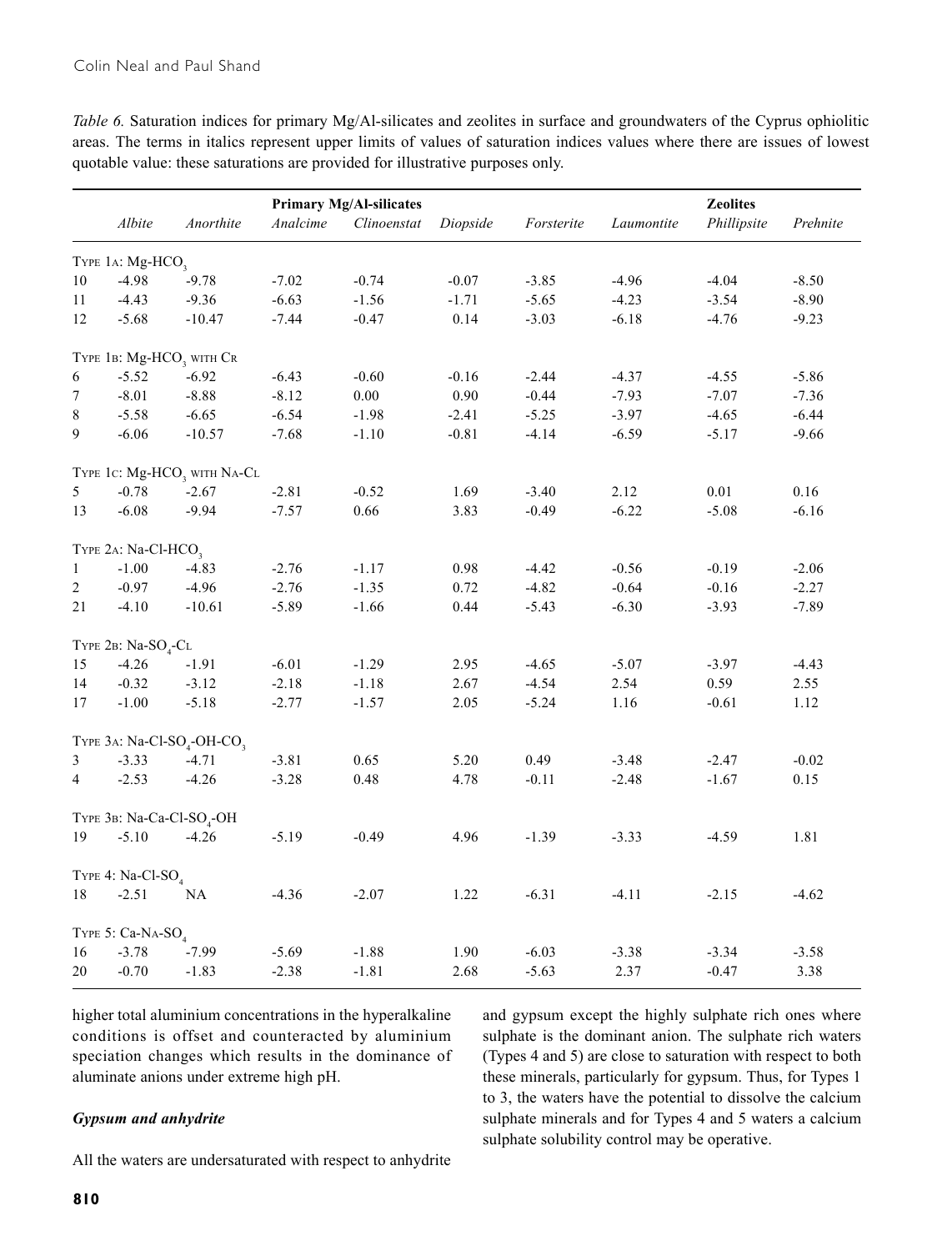*Table 7.* Saturation indices for sulphates, carbonates and hydroxide phases in surface and groundwaters of the Cyprus ophiolitic areas. The terms in italics represent upper limits of values of saturation indices values where there are issues of lowest quotable value: these saturations are provided for illustrative purposes only.

|                  |                                                    | Ca sulphates |           |         |          | <b>Carbonates</b> |           |                      |          | Oxides/hydroxides |         |
|------------------|----------------------------------------------------|--------------|-----------|---------|----------|-------------------|-----------|----------------------|----------|-------------------|---------|
|                  | Anhydrite Gypsum                                   |              | Aragonite | Calcite | Dolomite | Huntite           | Magnesite | Strontianite Brucite |          | Gibbsite          | Quartz  |
|                  | TYPE 1A: Mg-HCO <sub>3</sub>                       |              |           |         |          |                   |           |                      |          |                   |         |
| 10               | $-4.82$                                            | $-4.59$      | $-0.15$   | 0.00    | 1.52     | 0.22              | 0.95      | $-2.02$              | $-2.97$  | $-3.09$           | 0.71    |
| 11               | $-4.68$                                            | $-4.45$      | $-0.62$   | $-0.47$ | 0.59     | $-1.64$           | 0.49      | $-2.47$              | $-3.95$  | $-2.55$           | 0.86    |
| 12               | $-4.84$                                            | $-4.61$      | $0.07\,$  | 0.22    | 2.29     | 2.10              | 1.51      | $-1.73$              | $-2.42$  | $-3.25$           | 0.43    |
|                  | TYPE 1B: Mg-HCO <sub>3</sub> WITH Cr               |              |           |         |          |                   |           |                      |          |                   |         |
| 6                | $-4.90$                                            | $-4.67$      | 0.05      | 0.20    | 2.29     | 2.12              | 1.52      | $-1.89$              | $-1.70$  | $-0.98$           | $-0.43$ |
| $\boldsymbol{7}$ | $-5.24$                                            | $-5.01$      | $0.26\,$  | 0.41    | 2.85     | 3.37              | 1.87      | $-1.48$              | $0.30\,$ | $-1.79$           | $-1.23$ |
| 8                | $-4.66$                                            | $-4.43$      | $-0.14$   | 0.01    | 1.41     | $-0.15$           | 0.83      | $-2.11$              | $-3.13$  | $-0.42$           | $-0.37$ |
| 9                | $-4.66$                                            | $-4.42$      | $-0.13$   | 0.01    | 1.58     | 0.36              | 0.99      | $-2.06$              | $-2.91$  | $-3.08$           | 0.29    |
|                  | TYPE 1c: Mg-HCO <sub>3</sub> WITH Na-Cl            |              |           |         |          |                   |           |                      |          |                   |         |
| 5                | $-2.44$                                            | $-2.21$      | 1.00      | 1.15    | 2.50     | 0.86              | 0.78      | $-1.42$              | $-2.74$  | $-0.30$           | 0.69    |
| 13               | $-3.03$                                            | $-2.80$      | 1.49      | 1.63    | 3.70     | 3.49              | 1.50      | $-0.37$              | $-1.02$  | $-4.14$           | 0.16    |
|                  | TYPE 2A: Na-Cl-HCO <sub>3-0.89</sub>               |              |           |         |          |                   |           |                      |          |                   |         |
| $\mathbf{1}$     | $-4.40$                                            | $-4.17$      | $-0.09$   | 0.06    | $-0.25$  | $-5.24$           | $-0.89$   | $-2.05$              | $-3.12$  | $-1.21$           | 0.43    |
| 2                | $-4.51$                                            | $-4.28$      | 0.06      | 0.21    | $-0.07$  | $-4.97$           | $-0.85$   | $-1.88$              | $-3.33$  | $-1.25$           | 0.46    |
| 21               | $-3.91$                                            | $-3.68$      | 0.03      | 0.18    | $-0.47$  | $-6.11$           | $-1.22$   | $-1.74$              | $-3.63$  | $-4.09$           | 0.45    |
|                  | TYPE $2B$ : Na-SO <sub><math>4</math></sub> -CL    |              |           |         |          |                   |           |                      |          |                   |         |
| 15               | $-1.66$                                            | $-1.43$      | 0.87      | 1.02    | $-4.50$  | $-8.09$           | $-2.16$   | $-1.76$              | $-3.23$  | $-1.43$           | 0.41    |
| 14               | $-1.68$                                            | $-1.45$      | 0.83      | 0.98    | $-0.14$  | $-6.72$           | $-1.69$   | $-1.78$              | $-3.23$  | $-0.65$           | 0.52    |
| 17               | $-1.68$                                            | $-1.45$      | 0.55      | 0.69    | $-0.87$  | $-8.35$           | $-2.14$   | $-1.86$              | $-3.53$  | $-1.10$           | 0.44    |
|                  | TYPE 3A: Na-Cl-SO <sub>4</sub> -OH-CO <sub>3</sub> |              |           |         |          |                   |           |                      |          |                   |         |
| 3                | $-3.45$                                            | $-3.22$      | $-0.35$   | $-0.21$ | $-1.45$  | $-7.99$           | $-1.75$   | $-2.60$              | $-0.03$  | $-1.95$           | $-0.85$ |
| $\overline{4}$   | $-4.05$                                            | $-3.82$      | $0.00\,$  | 0.15    | $-0.52$  | $-6.36$           | $-1.25$   | $-2.17$              | 0.54     | $-1.70$           | $-0.59$ |
|                  | Түре Зв: Na-Ca-Cl-SO <sub>4</sub> -OH              |              |           |         |          |                   |           |                      |          |                   |         |
|                  | $19 - 1.54$                                        | $-1.31$      | 1.46      | 1.61    | 0.24     | $-6.87$           | $-1.95$   | $-0.82$              | 0.23     | $-1.74$           | $-1.24$ |
|                  | TYPE 4: $Na-Cl-SO4$                                |              |           |         |          |                   |           |                      |          |                   |         |
| 18               | $-0.31$                                            | $-0.09$      | 1.10      | 1.24    | 0.07     | $-6.63$           | $-1.75$   | $-1.69$              | $-3.23$  | $-3.67$           | 0.51    |
|                  | TYPE 5: $Ca-Na-SO4$                                |              |           |         |          |                   |           |                      |          |                   |         |
| 16               | 0.03                                               | 0.26         | 1.22      | 1.36    | 0.00     | $-7.08$           | $-1.94$   | $-2.57$              | $-4.11$  | $-3.67$           | 0.60    |
| 20               | $-0.46$                                            | $-0.23$      | 1.15      | 1.30    | $-0.77$  | $-8.24$           | $-2.64$   | $-1.76$              | $-4.01$  | $-0.79$           | 0.35    |

### *Carbonates*

A variety of patterns is observed according to both the water types involved and the chemistry of the carbonate minerals. The patterns are as follows.

•  $CaCO<sub>3</sub>$ : aragonite and calcite. The waters are close to saturation for Types 1a, 1b, 2a and 3a, and oversaturated for the other Types. Thus, some of the waters may have calcium carbonate solubility controls operative while most others have the potential to precipitate aragonite and calcite.

• *CaMg(CO<sub>3</sub>)*<sub>2</sub>: *dolomite*. The waters show a variable saturation with respect to dolomite. Some waters, particularly those high in magnesium are oversaturated (Types 1a, 1b, 1c), some are approximately saturated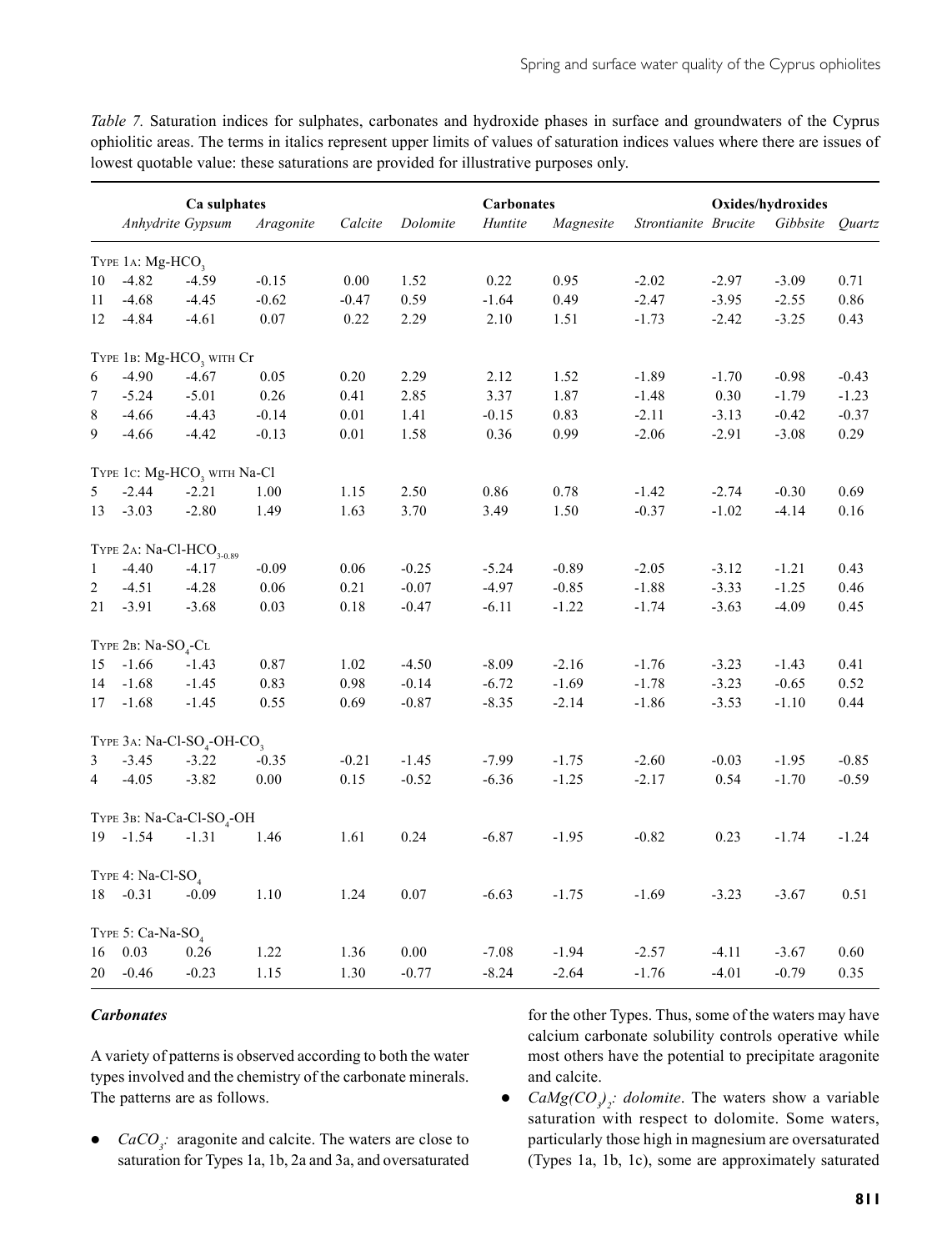|                | Chrysotile                                         | Chlorite (14Å) | $I$ llite | Kaolinite | Ca-Mont  | Sepiolite | Talc  | Pyrophyllite |
|----------------|----------------------------------------------------|----------------|-----------|-----------|----------|-----------|-------|--------------|
|                | TYPE 1A: Mg-HCO <sub>3</sub>                       |                |           |           |          |           |       |              |
| $10\,$         | 3.00                                               | 1.26           | $-6.48$   | $-3.95$   | $-6.08$  | 2.35      | 7.19  | $-0.54$      |
| 11             | 0.38                                               | $-2.06$        | $-5.27$   | $-2.55$   | $-4.40$  | $0.86\,$  | 4.89  | 1.18         |
| 12             | 4.08                                               | 2.78           | $-7.54$   | $-4.83$   | $-7.44$  | 2.61      | 7.73  | $-1.97$      |
|                | TYPE 1B: Mg-HCO <sub>3</sub> WITH Cr               |                |           |           |          |           |       |              |
| 6              | 4.54                                               | 8.45           | $-4.79$   | $-1.99$   | $-5.17$  | 1.49      | 6.47  | $-0.85$      |
| 7              | 7.14                                               | 11.41          | $-8.72$   | $-5.22$   | $-9.79$  | 1.88      | 7.47  | $-5.67$      |
| 8              | 0.35                                               | 2.56           | $-4.20$   | $-0.78$   | $-3.84$  | $-1.22$   | 2.39  | 0.47         |
| 9              | 2.35                                               | 0.34           | $-7.88$   | $-4.78$   | $-7.60$  | 1.21      | 5.70  | $-0.85$      |
|                | TYPE 1c: Mg-HCO <sub>3</sub> WITH Na-Cl            |                |           |           |          |           |       |              |
| 5              | 3.66                                               | 7.96           | 0.64      | 1.61      | 0.64     | 2.76      | 7.83  | 5.00         |
| 13             | 7.76                                               | 7.29           | $-9.30$   | $-7.16$   | $-10.05$ | 4.60      | 10.85 | $-4.87$      |
|                | TYPE 2A: Na-Cl-HCO <sub>3</sub>                    |                |           |           |          |           |       |              |
| $\mathbf{1}$   | 1.99                                               | 3.44           | $-1.56$   | $-0.75$   | $-2.43$  | 1.22      | 5.64  | 2.12         |
| $\overline{c}$ | 1.41                                               | 2.38           | $-1.62$   | $-0.77$   | $-2.44$  | 0.87      | 5.10  | 2.14         |
| 21             | 0.50                                               | $-4.81$        | $-9.18$   | $-6.46$   | $-9.07$  | 0.25      | 4.18  | $-3.56$      |
|                | TYPE 2B: Na-SO <sub>4</sub> -Cl                    |                |           |           |          |           |       |              |
| 15             | 1.65                                               | $-3.70$        | $-9.79$   | $-7.36$   | $-9.80$  | 0.96      | 5.62  | $-4.53$      |
| 14             | 1.86                                               | 4.30           | $0.05\,$  | 0.55      | $-0.52$  | 1.28      | 5.69  | 3.60         |
| 17             | 0.77                                               | 1.62           | $-1.97$   | $-0.51$   | $-1.90$  | 0.41      | 4.42  | 2.36         |
|                | TYPE 3A: Na-Cl-SO <sub>4</sub> -OH-CO <sub>3</sub> |                |           |           |          |           |       |              |
| 3              | 8.72                                               | 13.60          | $-5.57$   | $-4.79$   | $-8.25$  | 3.56      | 9.80  | $-4.49$      |
| $\overline{4}$ | 7.95                                               | 12.74          | $-4.31$   | $-3.76$   | $-6.79$  | 3.50      | 9.57  | $-2.93$      |
|                | Түре Зв: Na-Ca-Cl-SO <sub>4</sub> -OH              |                |           |           |          |           |       |              |
| 19             | 5.71                                               | 9.12           | $-7.44$   | $-5.15$   | $-8.98$  | 0.91      | 6.01  | $-5.63$      |
|                | TYPE 4: Na-Cl-SO <sub>4</sub>                      |                |           |           |          |           |       |              |
| 18             | $-0.80$                                            | $-6.15$        | $-7.30$   | $-5.51$   | $-7.69$  | $-0.52$   | 3.01  | $-2.49$      |
|                | TYPE 5: $Ca-Na-SO4$                                |                |           |           |          |           |       |              |
| 16             | $-0.33$                                            | $-5.44$        | $-7.84$   | $-5.38$   | $-7.35$  | $-0.05$   | 3.65  | $-2.18$      |
| 20             | 0.14                                               | 1.23           | $-1.64$   | $-0.07$   | $-1.35$  | $-0.16$   | 3.62  | 2.62         |

*Table 8.* Saturation indices for secondary silicates (clays and layer lattice silicates) in surface and groundwaters of the Cyprus ophiolitic areas. The terms in italics represent upper limits of values of saturation indices values where there are issues of lowest quotable value: these saturations are provided for illustrative purposes only.

(Types 4 and 5) and some are saturated to undersaturated with respect to dolomite (Types 2a, 2b, 3a and 3b). Thus, for the different water types, there is the potential for solution or precipitation. In some cases, dolomite solubility controls may be operative.

oversaturated (Types 1a, 1b, 1c) while the other waters are saturated to unsaturated.

- *SrCO<sub>3</sub>: strontianite*. The waters are all undersaturated with respect to this mineral.
- $CaMg(CO<sub>3</sub>)$ <sub>4</sub> and MgCO<sub>3</sub>: huntite and magnesite. The waters show a variable saturation. The waters particularly high in magnesium are generally

## *Oxides/hydroxides*

•  $Mg(OH)$ <sub>2</sub>: *brucite*. The waters vary from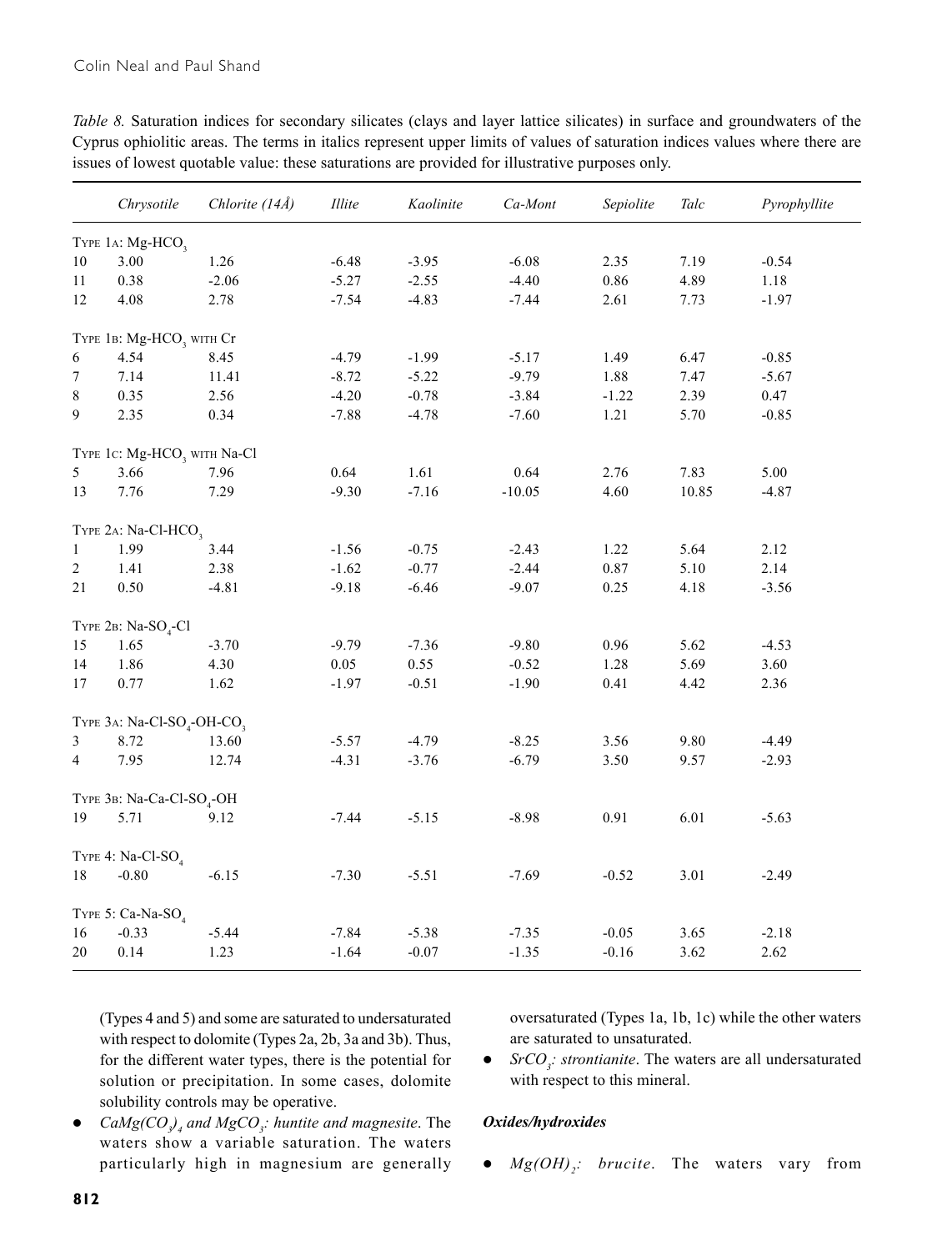undersaturation to oversaturation with respect to brucite. There is an approximate gradation from undersaturation to over saturation as pH increases and magnesium decreases in concentration. This feature coupled with the patterns shown in Fig. 4 for Mg and pH plotted against Cl, may well indicate that as pH increases, Mg is being lost from solution as brucite. However, there is no clear evidence that an equilibrium solubility control is operative.

- $\bullet$  *Al(OH)<sub>3</sub>*: *gibbsite*. The waters are undersaturated with respect to this phase and there is a clear potential for solubilisation.
- **•** SiO<sub>2</sub>: quartz, chalcedony, chrystobalite and amorphous *silica*. The degree of silica saturation varies according to the extent of atomic structuring of the silica minerals. The most crystalline form is quartz, intermediate crystallinity is for chalcedony and chrystobalite and the highest solubility is for amorphous silica. Only data for quartz are presented here (subtracting 0.44, 0.40 and 1.29 from the saturation index for quartz can, approximately, allow the assessment of the saturation values for chalcedony, chrystobalite and amorphous silica, respectively). There is no clear pattern to quartz saturation: the waters vary between under- and oversaturated. For chalcedony and chrystobalite, the waters are approximately saturated for the Type 1a, 2a, 2b, 4 and 5 waters and undersaturated for the other water Types. The waters are undersaturated with respect to amorphous silica.

#### SECONDARY Mg/Al BEARING SILICATES

The solubility of this group of minerals is very variable and, in most cases, the minerals are either consistently oversaturated or consistently undersaturated. The saturation index relationships are as follows.

- Chrysotile and sepiolite. The waters are oversaturated with respect to these minerals for Types 1 and 2 with the largest oversaturation occurring for Types 3a and 3b. For Types 4 and 5, approximate saturation is encountered.
- 14Å chlorite and talc. The waters are predominantly oversaturated with respect to these minerals. However, in the case of 14Å chlorite, large undersaturation occurs for the Type 2a, 2b, 4 and 5 waters when the aluminium concentrations are particularly low.
- Illite, kaolinite and montmorillonite. These clay types are mainly undersaturated.

Of these minerals, chrysotile, sepiolite, chlorite and talc occur within the ophiolite sequence and clearly there is the

potential for further precipitation. Illite, kaolinite and montmorillonite comprise the main clay mineral types within sedimentary rocks and soils and these phases are usually soluble.

## **Discussion**

## THE EVOLUTION OF WATER QUALITY IN THE OPHIOLITES

The water quality of surface and groundwaters associated with the Cyprus ophiolites is of an alkaline type that is very variable in terms of pH and dissolved salt content. This variability can occur even within localised areas (e.g. springs 1 to 5 are relatively close together). The stable isotopes (δ<sup>2</sup>H and  $\delta^{18}$ O) ratios also show a range, generally becoming heavier from Type 1 to Type 4 (Fig. 5). The isotopic ratios in precipitation show a negative correlation with elevation (Jacovides, 1979) and may partially explain the trend of  $\delta^{18}$ O with salinity within the groundwaters (Fig. 4). The chemistry of the waters is determined by the extent and nature of the weathering/hydrolysis of the ophiolite and mixing with groundwaters already present in the bedrock. There are broadly three main aspects.

1. Where  $CO_2$  from the atmosphere and the soil is freely available, the weathering of the primary minerals (magnesian silicates) leads to the production of magnesium bicarbonate type waters of moderate alkalinity and pHs around 8.5. In some cases, chromium is leached from the rock to solution. Correspondingly,



Fig. 5*. Relationship between* δ*<sup>2</sup> H and* δ*18O for the Troodos groundwaters. Local meteoric water line from Jacovides (1979). The sample of Type 4 water is not plotted because of a potential spurious analysis for* δ*<sup>2</sup> H.*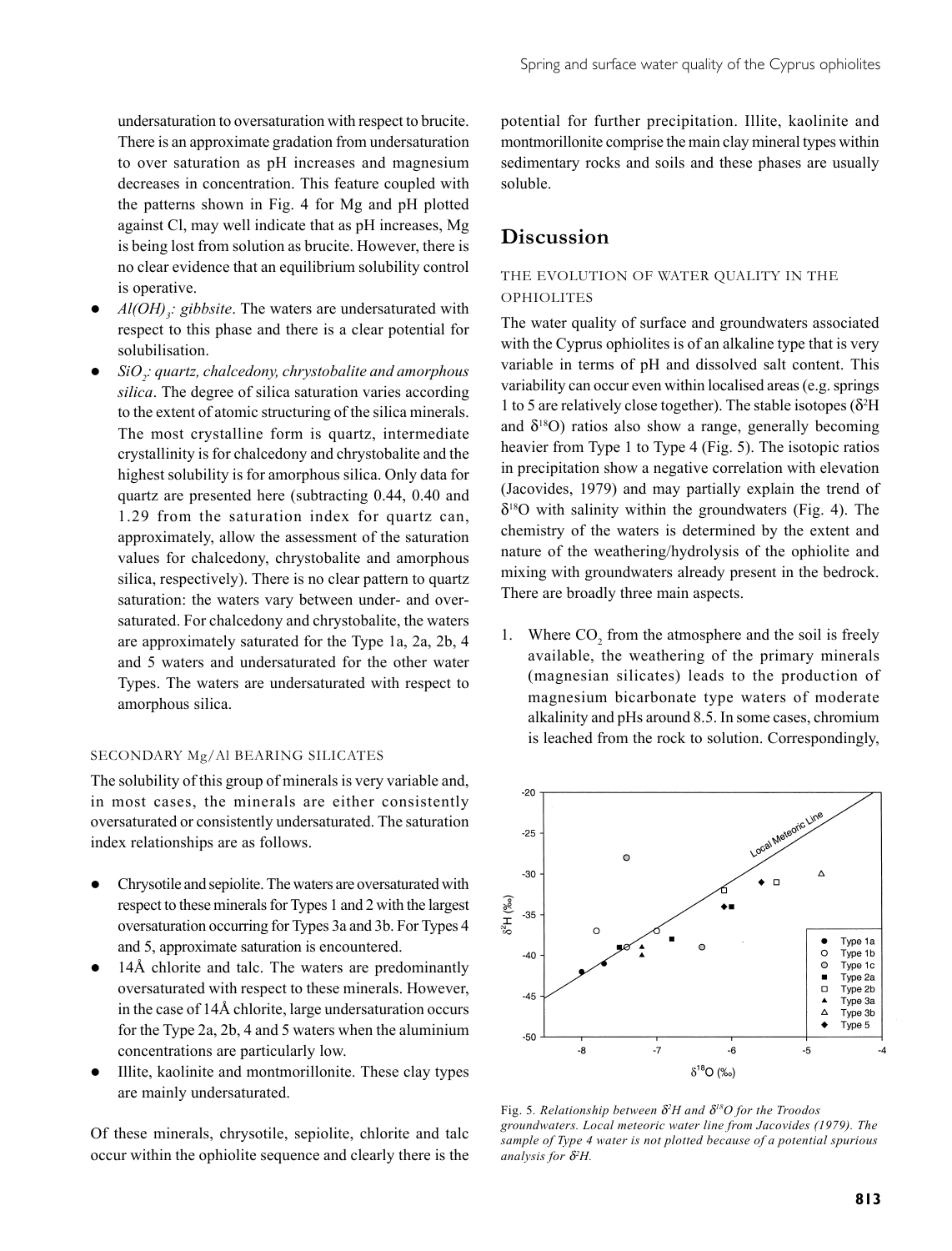for components such as aluminium, the formation of secondary minerals ensures that concentrations are close to or below the limits of detection. For these waters, dissolved carbon dioxide levels vary around saturation by about a factor of ten and this is probably quite normal for surface waters where photosynthesis and respiration are active. Nonetheless, for the springs, some uptake of  $CO<sub>2</sub>$  seems to have taken place and calcium carbonate or calcium-magnesium carbonate solubility controls may be active. The magnesium carbonate waters have low concentrations of Cl and  $SO_4$  indicating that the major geochemical control is water-rock interaction. The low total dissolved solids in these waters is consistent with tritium and stable isotope studies which showed that the  $Mg$ -HCO<sub>3</sub> waters are relatively young and derived from local catchment areas (Jacovides, 1979).

2. Within the groundwater system, an evolutionary series of water types occurs (Neal and Stanger, 1984; Stanger, 1986), for a system that is partially/effectively "closed". The primary minerals within the rock dissolve partially to increase the calcium levels and to consume hydrogen ions. In the process, the pH rises as  $CO<sub>2</sub>$  is not freely available to buffer hydrogen ion consumption. In turn, this leads to conversion of dissolved carbon dioxide and bicarbonate to carbonate, the water becomes undersaturated with respect to carbon dioxide and saturated/oversaturated with respect to Ca, Ca-Mg and Mg carbonates. Furthermore, the waters increase in hydroxyl concentration and this leads to oversaturation with respect to  $Mg(OH)_{2}$ , while carbonate buffering is lost. Due to this process, magnesium is progressively

lost from solution (Fig. 3), while releases of calcium from primary mineral dissolution are compensated partly by secondary precipitation of carbonates. For the very high pHs encountered, aluminium is present mainly as aluminate anions that are relatively stable in solution. Because of this, the total aluminium concentration increases with increasing pH (Fig. 3). This is in contrast to  $Al^{+3}$  concentrations that decline sharply as pH increases.

3. Within the groundwater, there is an increase in salinity (e.g. from formation waters, fluid inclusions or evaporites). Increases in salinity commonly occur due to mixing with a deeper formation water, through the dissolution of evaporite minerals (e.g. gypsum/ anhydrite, halite) or evaporation. The relative proportions of dissolved components to Cl can be used to discriminate the origin of salinity in groundwater systems. However, in the case of non-conservative parameters, an understanding of water-rock interactions is essential in determining the relative importance of the above processes e.g. the precipitation or dissolution of Ca and Mg salts or ion-exchange reactions may modify simple mixing patterns.

## *The composition of Mg-HCO<sub>3</sub> and hyperalkaline waters in Cyprus, a comparison with other areas.*

## $M$ g-HCO<sub>3</sub> type waters

Table 9 provides a summary of the  $Mg-HCO<sub>3</sub>$  waters from the different ophiolite study areas. For the table, the Cyprus data is split into low- and high-salt categories. The low salt

*Table 9.* A comparison of magnesium bicarbonate waters for Cyprus (this study), Greece (Papastamataki, 1977), Northern Oman (wadis with catchments wholly in ultramafic areas: Neal and Stanger, 1994) and the western USA (average data from Barnes and O'Neil, 1971 as summarized by Drever, 1997). The units are all mg-element  $l<sup>-1</sup>$  except for sulphate  $(mg-SO<sub>4</sub> l<sup>-1</sup>)$  and pH (dimensionless).

| <i>Site</i> | Cyprus<br>'low sea salt' | Cyprus<br>'high sea salt' | Greece       | <b>Northern</b><br>Oman | Western<br>USA |
|-------------|--------------------------|---------------------------|--------------|-------------------------|----------------|
| pH          | $7.9 - 9.8$              | $8.7 - 9.5$               | $7.9 - 8.4$  | $8.1 - 10.4$            | 8.6            |
| Na          | $3.2 - 5.1$              | $12 - 52$                 | $4.1 - 11.5$ | $11 - 110$              | 7.2            |
| K           | $0.2 - 0.3$              | $0.9 - 1.5$               | 0.0          | $1 - 6$                 | 0.7            |
| Ca          | $1.5 - 5.1$              | $37 - 41$                 | $12 - 39$    | $7 - 34$                | 7.9            |
| Mg          | $55 - 112$               | $31 - 45$                 | $81 - 117$   | $17 - 59$               | 126            |
| Cl          | $7 - 9$                  | $28 - 45$                 | $7 - 11$     | $11 - 181$              | 12             |
| $SO_{4}$    | $2.1 - 3.6$              | $15 - 46$                 | $6.7 - 12.5$ | $11 - 84$               | 11             |
| Si          | $0.3 - 19.5$             | $6 - 14$                  |              | $1.9 - 8.4$             | 19             |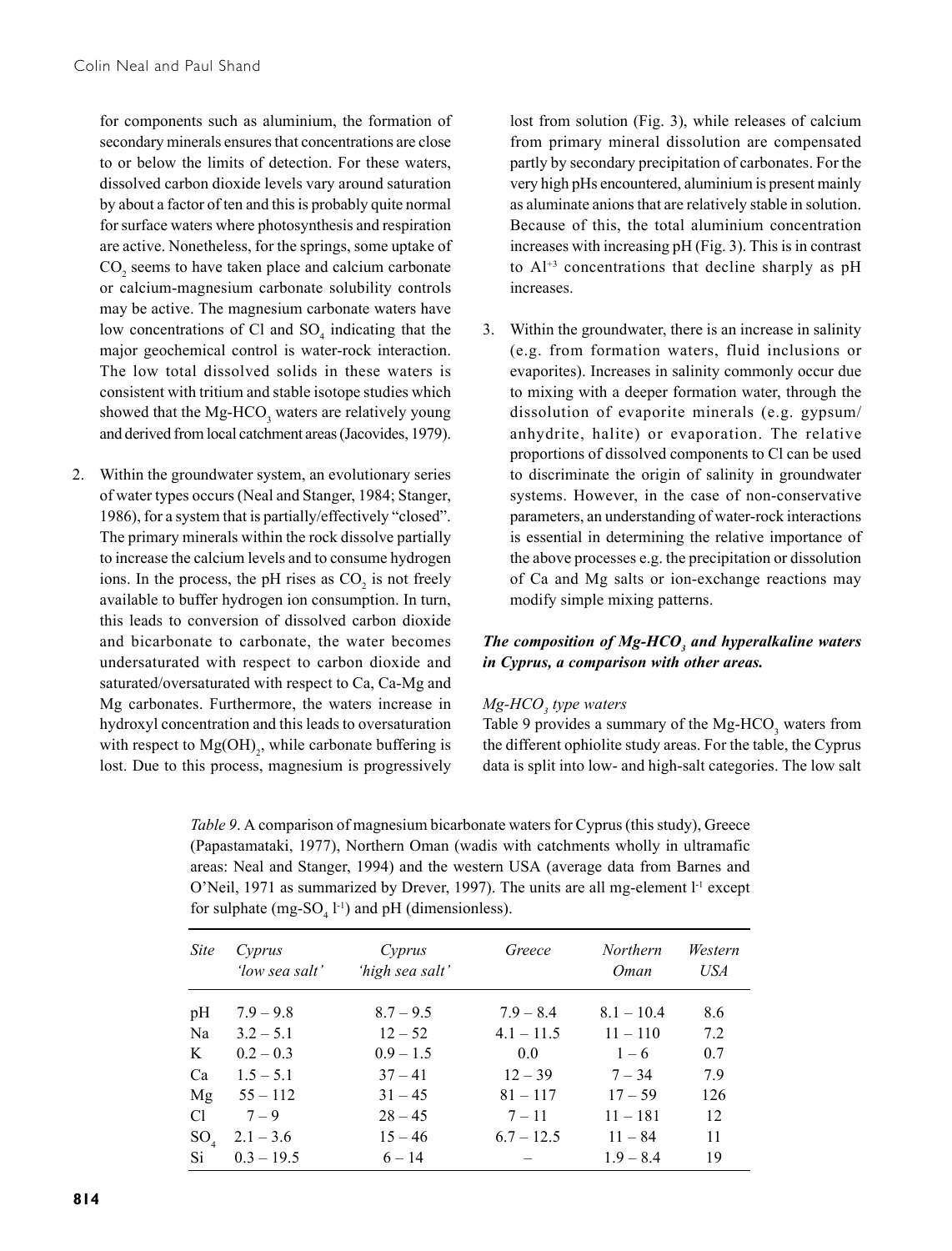|                 | Cyprus<br>Type 3a | Cyprus<br>Type 3b | Greece        | Bosnia         | Oman          | New<br>Caledonia | Western<br>USA |
|-----------------|-------------------|-------------------|---------------|----------------|---------------|------------------|----------------|
| pH              | 11.5              | 11.2              | $11.0 - 11.7$ | 11.7           | $11.0 - 11.9$ | 10.8             | 11.5           |
| Na              | 385               | 163               | $22 - 25$     | 35             | $66 - 331$    | 15               | 19             |
| K               | 15.1              | 1.2               | $0.4 - 2.0$   | 1.5            | $6.0 - 15.6$  | 3                |                |
| Ca              |                   | 93                | $33 - 35$     | 29             | $23 - 91$     | 14               | 40             |
| Mg              | 0.3               | 0.5               | $0.1 - 0.5$   | 7              | $0.0 - 2.6$   | 2.3              | 0.3            |
| C <sub>1</sub>  | 420               | 190               | $16 - 18$     | 20             | $160 - 415$   | 22               | 63             |
| SO <sub>4</sub> | 251               | 207               | $0 - 5$       | $\mathfrak{D}$ | $0 - 45$      | 0.8              | 0.4            |
| <b>Si</b>       | 24                | 3.4               | $1.6 - 2.1$   | 0.9            | $0.2 - 6.1$   | 0.4              | 0.4            |

*Table 10.* A comparison of hyperalkaline data for Cyprus (this study), Greece (Papastamataki, 1977), Bosnia (Derkovic, 1973), Oman (Neal and Stanger, 1984), New Caledonia and USA (Barnes *et al.*, 1978). The units are all mg-element  $l^{-1}$  except for sulphate (mg-SO<sub>4</sub> $l^{-1}$ ) and pH (dimensionless).

category combines Types 1a and 1b that are very similar, other than in terms of the trace levels of Cr in the waters, while the high-salt category is represented by Type 1c waters.

All of the Cyprus  $Mg-HCO_3$  waters are similar to the other ophiolite study areas, but the high-salt group is closer to that for Northern Oman, while the low-salt group is similar to that for Greece and the Western USA.

## *Hyperalkaline waters*

Table 10 provides a summary of the water chemistry of the hyperalkaline waters in Cyprus and elsewhere. The Cyprus hyperalkaline waters are split into two groups based on lowand high-calcium contents. The low calcium grouping has low calcium concentrations relative to all the study areas and this may well reflect a greater extent of carbonate precipitation or ion exchange. However, in most other respects (pH, sea-salt and sulphate concentration) the Cyprus hyperalkaline waters are similar except for potassium where there is a marked enrichment in the case of Type 3a. In comparing the information for the different study areas, two features emerge. Firstly, the Cyprus hyperalkaline waters have a much higher salt content than for the other Mediterranean areas as well as New Caledonia and the USA. Secondly, the waters are similar to those found in Northern Oman, the exception being the low calcium Cyprus Type 3a group which is also enriched in silica.

From these observations and earlier publications:

- 1. Cyprus hyperalkaline springs are similar to those in Northern Oman with respect to the "sea-salt" components. These require an additional "sea-salt" component compared to the other areas.
- 2. The Cyprus hyperalkaline springs can show particularly high sulphate concentrations.

3. The Cyprus data is consistent with the pioneering work of Barnes *et al*. (1978), who explained hyperalkaline springs in terms of low temperature serpentinisation reactions. In detail, the evolution of the waters is probably closest to that described by Neal and Stanger (1984) and Stanger (1986) for Northern Oman.

## *The origin of increased salinity in the Cyprus groundwaters*

The groundwaters display both an extremely large range in Cl concentration as well as in the relative abundances of major elements (Figs. 2–4). Extensive evaporation cannot explain the stable isotope signatures (Fig. 4), the low Cl in Type 1 waters or the trends in groundwater chemistry (evaporation would lead to loss of major components e.g. Ca, Mg, due to precipitation reactions). The most saline sample (Type 4) was collected from the pillow lavas, which are known to have restricted groundwater circulation. This groundwater has a Br/Cl ratio slightly lower than that of sea-water but too high to be derived from the dissolution of halite. There is a good correlation of Br with Cl in all waters, which is similar to the sea-water dilution curve (Fig. 4). The most likely origin, therefore, for this saline water is a dilute sea-water which has not been sufficiently flushed from the aquifer. This is also consistent with the general correlation of  $\delta^{18}$ O and salinity, variations from this trend being due to different recharge history. However, the groundwater has been significantly modified from that of sea-water by chemical reactions (e.g. gypsum/anhydrite dissolution) as well as dilution, giving rise to higher or lower solute concentrations in non-conservative parameters (Fig. 3) and should be described as a formation water rather than a connate water (thus avoiding any generic connotation).

The water types display generally good trends when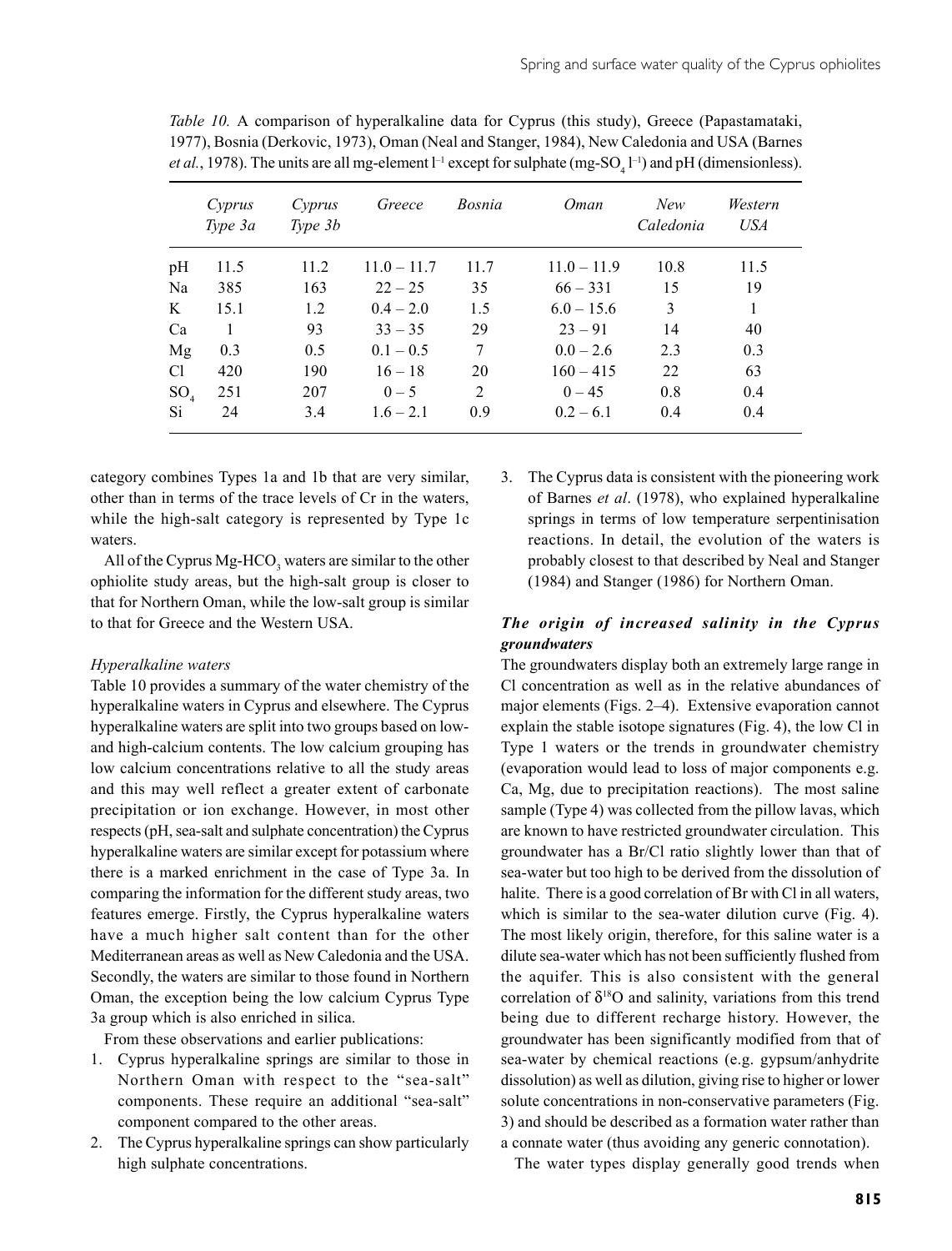plotted against Cl indicating that mixing between young recharge waters and an end-member similar to the type 4 water can largely explain the increase in salinity the Troodos groundwaters. However, many elements fall off a potential mixing line (Fig. 4) and this feature highlights the importance of additional geochemical reactions for these hydrogeochemically reactive elements in the evolution of the waters.

The Type 1 waters have been considered in detail above and represent relatively young waters, but some mixing with of a more saline water has occurred for Type 1c. The Type 2a and 2b waters plot in different fields on a PIPER diagram (Fig. 2). The Type 2a waters have relatively high Na/Cl ratios, high HCO<sub>3</sub> and low Ca concentrations. Their compositions are consistent with a reaction pathway that involves cation exchange of Ca for Na. In contrast, the Type  $2b$  waters have much higher Ca and  $SO<sub>4</sub>$  and lower HCO<sub>3</sub>, and can be best explained by dissolution of gypsum: since the waters are saturated with respect to calcite, any dissolution of gypsum would force calcite to precipitate (hence lower than expected Ca and  $HCO<sub>3</sub>$  proportions). Likewise the Type 3a and 3b waters show contrasting behaviour on the PIPER diagram (Fig. 2). The Type 3 waters can also be explained by gypsum/anhydrite dissolution with the Type 3a waters having undergone ion exchange (in this case probably driven by gypsum dissolution). Silicate hydrolysis reactions are also extremely important for Type 3 waters, leading to high pH, has been discussed previously. It has been suggested that high  $SO_4$  in groundwaters of the Troodos are due to sulphide mineral oxidation (Wagner *et al*., 1990). Sulphide minerals are present in certain parts of the ophiolite sequence (up to 1.26 wt. %), particularly the upper dyke sequence, as are gypsum and anhydrite (Alt, 1994). Sulphide oxidation produces significant amounts of H+ which would lower the pH (acid waters are known in parts of the ophiolite where this has occurred) and the good correlation of Ca with  $SO_4$  makes it much more likely that gypsum or anhydrite is the dominant control on the excess Ca and  $SO_4$  in these groundwaters. The final group, the Type 5 waters are of  $Ca-(Na)\text{-}SO_4$  type. These have very high Ca and  $\text{SO}_4$  concentrations and Ca/Cl and  $\text{SO}_4/\text{Cl}$  ratios (Fig. 4) indicating extensive gypsum/anhydrite dissolution as well as a high component of formation water.

## **Conclusion**

The ophiolites of Cyprus represent a highly dynamic phase of hydrothermal and earth surface temperature alteration of ocean floor rocks. The water quality of surface and groundwaters reflects this variability. The evolution of the waters is tied strongly to the basic/ultrabasic character of the rocks that weather to consume hydrogen ions to increase pH. This, in turn, leads to the removal of dissolved carbon dioxide as calcium and/or Ca-Mg carbonates. The geochemical evolution of the waters is also strongly controlled by mixing involving an older formation water (with a salinity approximately 40% that of sea-water) and the dissolution of gypsum and/or anhydrite present within the ophiolite rocks. The water quality varies even over short distances and this implies a fracture flow system that is heterogeneous with respect to both hydrology and chemical reactivity.

Broadly, the water types encountered in Cyprus are similar to those found in other ophiolitic areas and hydrogeochemical processes described in earlier publications can be invoked to account for their compositions (Barnes and O'Neil, 1971; Barnes *et al.*, 1967, 1972, 1978; Neal and Stanger, 1984, 1985; Stanger, 1986). However, salinity is much higher in some groups of the Cyprus ophiolite groundwaters due to mixing with a saline end-member and dissolution of evaporite minerals. Indeed, the Cyprus ophiolitic environment seems to provide a wide range of alkaline to hyperalkaline water types that hopefully will shed new light on the evolution of water quality in ophiolitic areas. Thus, the water chemistry may well provide important clues to the history of the Cyprus ophiolites regarding groundwater circulation, mixing and sulphide oxidation.

The data from this and an earlier study (Pantazis, 1978) contribute to an understanding of the hydrogeochemistry of a remarkable ophiolite. Several areas can be highlighted where further research would help in the management of water resources in the Cyprus ophiolite. The spatial and depth variations with regard to the occurrence of saline water are not clearly understood. A more regionally extensive study of groundwaters, particularly with regard to chemical stratification with depth would help to highlight the mechanisms of groundwater mixing. The application of stable isotopes ( $d^2H$  and  $d^{18}O$ ) and dating (e.g. using CFCs) should further constrain mixing processes and the age of the different groundwaters. The relative inputs of sulphate from different sources (e.g. sulphides, sulphates) needs to be quantified in more detail and this should be possible by a study of sulphur isotopes which show significant differences between these mineral phases. There is also little data on the concentrations of trace elements that may have statutory limits in these groundwaters, and may also help elucidate geochemical processes and reactions in the aquifer. It is hoped that the study stimulates further work in the area.